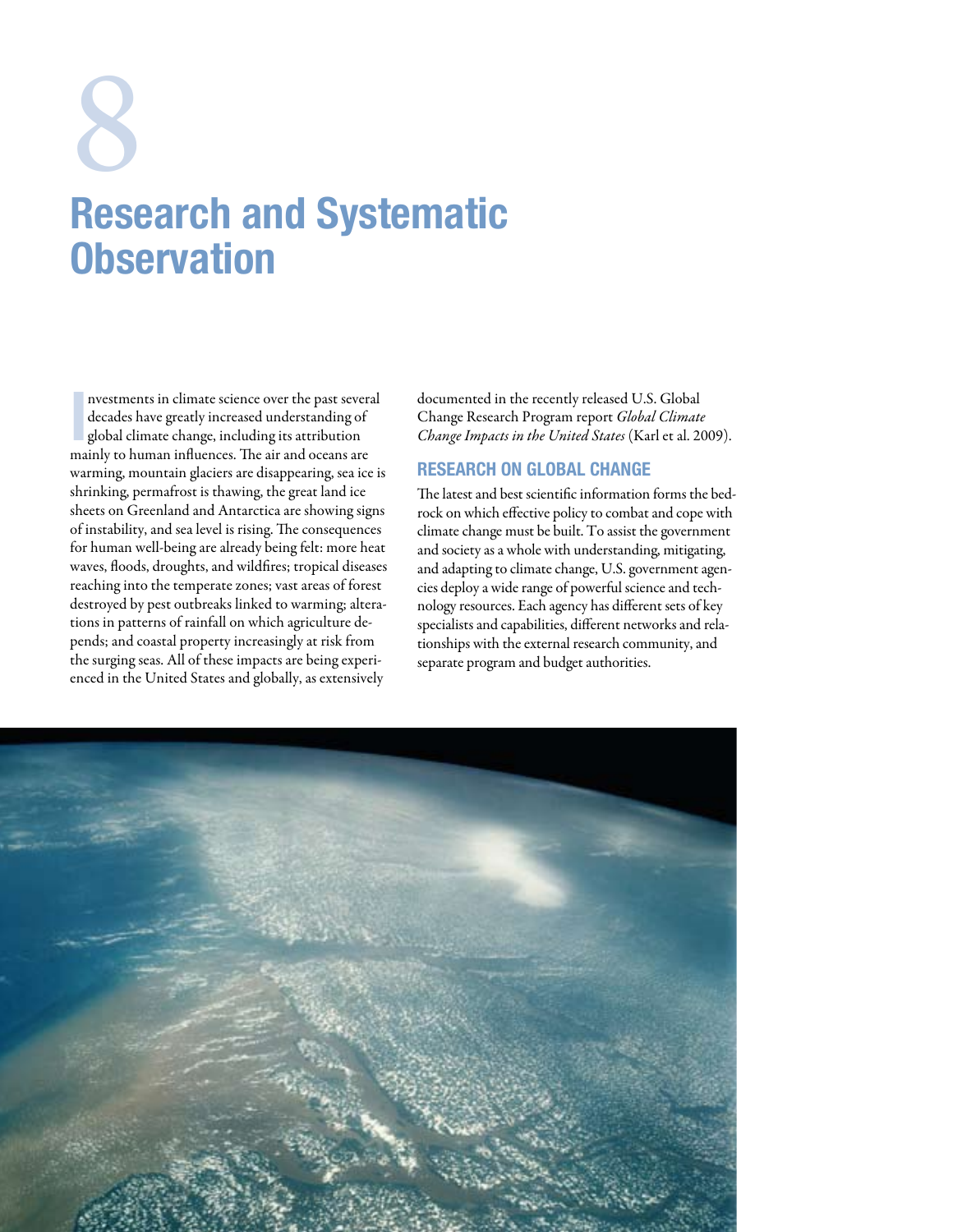#### U.S. Global Change Research Program

The U.S. Global Change Research Program (USGCRP) brings together into a single interagency program the essential capacities for research and observations that are widely distributed across U.S. government agencies.1 An essential component of success in delivering the information necessary for decision making is coordination of the programmatic and budgetary decisions of the 13 agencies that make up the USGCRP.

Growing out of interagency activities and planning beginning in about 1988, creation of the USGCRP energized cooperative interagency activities, with each agency bringing its strength to the collaborative effort. In 1990, USGCRP received congressional support under the Global Change Research Act (GCRA). The act called for the development of a research program "…to understand, assess, predict, and respond to human-induced and natural processes of global change," and guided federally supported global change research for the next decade.2 In 2001, President Bush established the Climate Change Research Initiative (CCRI) to investigate uncertainties and set research priorities in climate change science, aiming to fill gaps in understanding within a few years.3 In the following year, it was announced that the USGCRP and CCRI together would become the Climate Change Science Program (CCSP). The USGCRP label remained attached to many of the program's activities; now, consistent with the statutory language of the GCRA, the whole effort is going forward in the Obama administration as the USGCRP.

The USGCRP is managed by a director from one of the participating agencies (currently from the National Aeronautics and Space Administration [NASA]), with the help of the USGCRP Integration and Coordination Office (ICO) and interagency working groups that plan future research and cross-cutting activities, such as communications, decision support, and information and data concerns. The Office of Science and Technology Policy (OSTP) and Office of Management and Budget work closely with the ICO and the working groups to establish research priorities and funding plans to ensure the program is aligned with the administration's priorities and reflects agency planning.

The fiscal year 2011 budget provides \$2.1 billion for USGCRP/CCSP programs—an increase of about 3 percent, over the 2009 level (excluding American Recovery and Reinvestment Act of 2009 [ARRA] funds).4 USGCRP programs also received \$604 million in ARRA funding based on preliminary agency allocations, including \$237 million for NASA climate activities. ARRA funding also includes \$170 million for the National Oceanic and Atmospheric Administration's (NOAA's) climate modeling activities. The 2011 budget supports research activities, including the goals set forth in the program's strategic plan. These activities can be grouped under the following areas: increase society's knowledge of Earth's past and present climate variability and change; improve understanding of natural and human forces of climate change; accelerate the capability to model and predict future conditions and impacts; assess the nation's vulnerability to current and anticipated impacts of climate change; and improve the nation's ability to respond to climate change by providing climate information and decision-support tools that are useful to policymakers and the general public.

Although the USGCRP continues to support a variety of research activities to gain more detailed predictive understanding of climate change, increased emphasis is being placed on bridging the significant gaps between estimating how much climate may change and the effects these changes may have on ecosystem services, water resources, natural resource utilization, human health, and societal well-being. The USGCRP is making a strong commitment to provide information that will reduce vulnerabilities and improve resilience to variability and change.

A recent National Academy of Sciences National Research Council report recommended restructuring the USGCRP around "…the end-to-end climate change problem, from understanding causes and processes to supporting actions needed to cope with the impending societal problems of climate change" (NAS/NRC 2009). The USGCRP is committed to supporting a balanced portfolio of fundamental and applicationoriented research activities, from expanded modeling efforts to studies of coupled human-natural systems and institutional resilience. Plans are being developed to boost adaptation research; to bolster the capacity to monitor change and its impacts (including not only enhancing monitoring networks on land and at sea but also strengthening our system of Earth observation satellites); to produce the integrated assessments of the pace, patterns, and regional impacts of climate change that will be needed by decision makers as input into their deliberations on the metrics and goals to be embraced for both mitigation and adaptation; and to make climate data and information accessible to those who need it.

#### *Adaptation Research*

Knowledge is currently limited about the ability of communities, regions, and sectors to adapt to a changing climate. To address this shortfall, research on climate change impacts and adaptation must address complex human dimensions, such as economics, management, governance, behavior, and equity. Interdisciplinary research on adaptation that takes into account the interconnectedness of the Earth system and the complex nature of the social, political, and economic environment in which adaptation decisions must be

1See http://www.usgcrp.gov/.

2See http://www.gcrio.org/ gcact1990.html.

3See http://www.climatescience. gov/about/ccri.htm.

4See http://www.gpoaccess.gov/ usbudget/.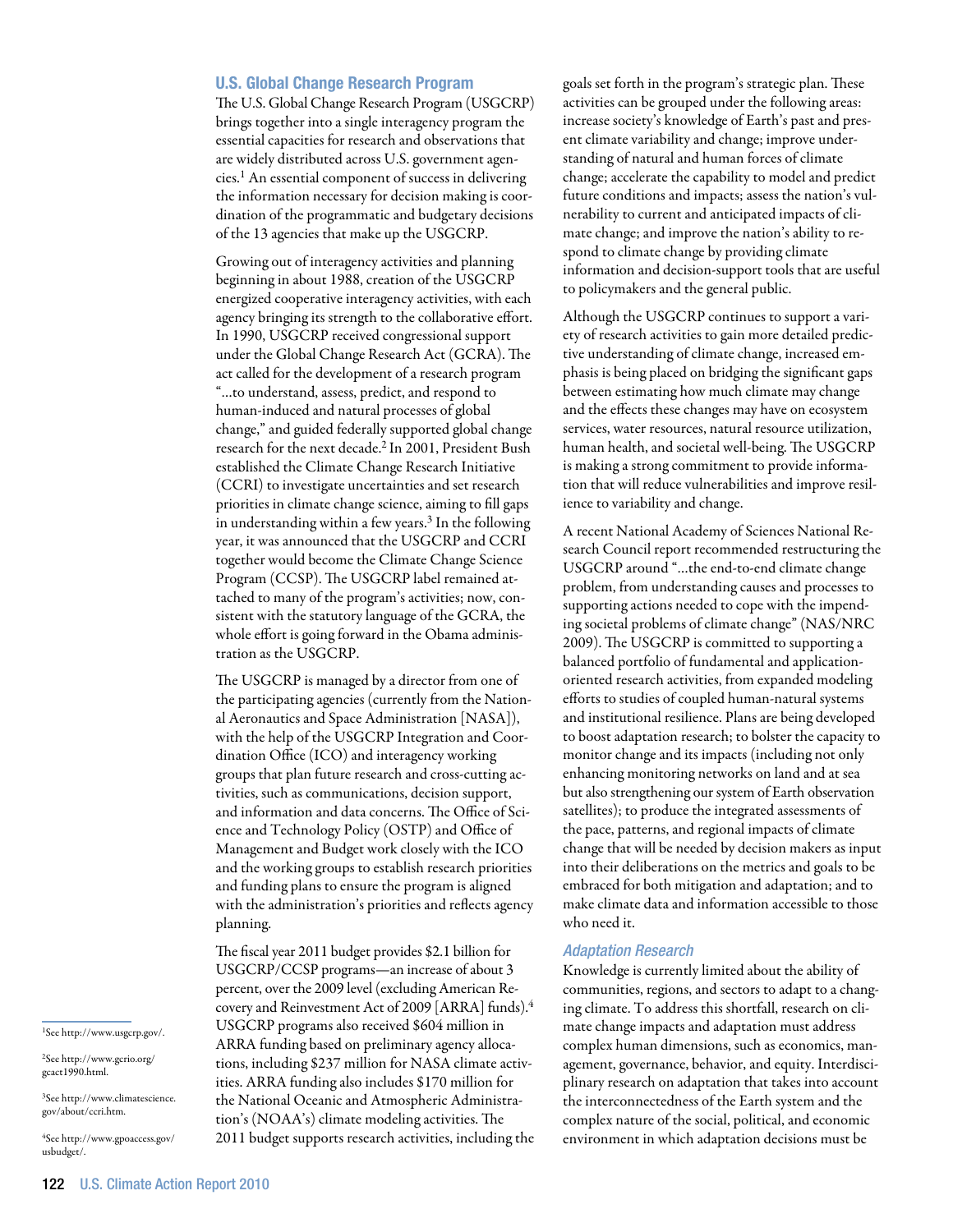made is central to this effort. Given the relationships between climate change and extreme events, the communities of researchers, engineers, and other experts who work on reducing risks from natural and humancaused disasters have an important role to play in framing climate change adaptation strategies and in providing information to support decision making during implementation. For example, assessments of emergency preparedness and response systems, insurance systems, and disaster-relief capabilities are an important component of a society's adaptive capacity.

## *Integrated Assessment*

Preparing for and adapting and responding to the impacts of climate change at the national level must begin with an integrated assessment that cuts across regional and sectoral lines. Any national assessment activity must engage localities and sectors to aggregate information into a national picture of climate impacts, and should also use this engagement to gather information on the "demand side" of adaptation, where people live and work, to re-orient research and observation investments. While national policy may be warranted for addressing certain climate change issues, individuals, public- and private-sector organizations, local communities, states, and regions will need to respond to many challenges as well. Future USGCRP activities will serve these different scales and stakeholders, providing the information and capabilities they need to prepare for and adapt and respond to future conditions.

# *Climate Services*

Coordinated climate information and services are needed to assist decision making across public and private sectors. Local planners need information on likely changes in precipitation amount and flooding rains; farmers and farm cooperatives need information on changes in season length and temperature, not just for their own farms, but for those of their local and distant competitors; coastal zone managers need information on likely changes in sea level, storms, and estuarine temperatures; water resource managers need information on likely changes in snowpack and runoff, and the chance of floods and drought; community health planners need information on changes in the location of freezing conditions and the frequency of extreme heat waves; industry needs information on changes in extremes that might affect their businesses and shipping; and economic analysts need information across the region.

Just as the nation's climate research efforts require and benefit from interagency and academic partnerships, so too will the development and communication of climate change information benefit citizens and researchers. Providing this information requires sustained federal agency partnerships and collaboration with climate service providers and end users.

While much work has been done to evaluate the need for climate services and a National Climate Service, the Obama administration believes that additional assessment and analysis of existing climate-service capabilities and user needs for climate services are necessary. A National Climate Service and, more broadly, our nation's approach to delivering climate services will require that such analysis and assessment are ongoing, science-based, user-responsive, and relevant to all levels of interest—e.g., local, regional, national, and international. Such a framework must also be able to adapt to new developments in the scientific understanding of climate change and resultant impacts to serve the needs of decision makers and the public.

To address the nation's need for reliable and accurate climate information, OSTP is working to convene a task force with representation from a diverse group of key agencies whose charge will be to examine national assets, existing data and information gaps, and costs related to the development of a cohesive framework for delivering accurate climate-related information to the public. This process is intended to result in a more detailed functional and organizational approach for delivering climate services to the nation, in concert with a broad authorizing framework.

# Systematic Observations

Long-term, high-quality observations of the global environmental system are essential for defining the current state of the Earth's system, discovering past trends, and measuring its variability. This task requires both space- and surface-based observation systems. The term *climate observations* can encompass a broad range of environmental observations, including (1) routine weather observations, which, when collected consistently over a long period of time, can be used to help describe a region's climatology; (2) observations collected as part of research investigations to elucidate chemical, dynamic, biological, or radiative processes that contribute to maintaining climate patterns or to their variability; (3) highly precise, continuous observations of climate system variables collected for the express purpose of documenting long-term (decadalto-centennial) change; and (4) observations of climate proxies, collected to extend the instrumental climate record to remote regions and back in time to provide information on climate change for millennial and longer time scales. A full documentation of all U.S. systematic climate observational activities can be found in *The United States National Report on Systematic Observations for Climate for 2008: National Activities with Respect to the Global Climate Observing System (GCOS) Implementation Plan* (U.S. CCSP 2008)*.* The following input will summarize, and where appropriate, update that information.

Past reports have categorized observing systems as being either satellite-based or *in situ*, to indicate a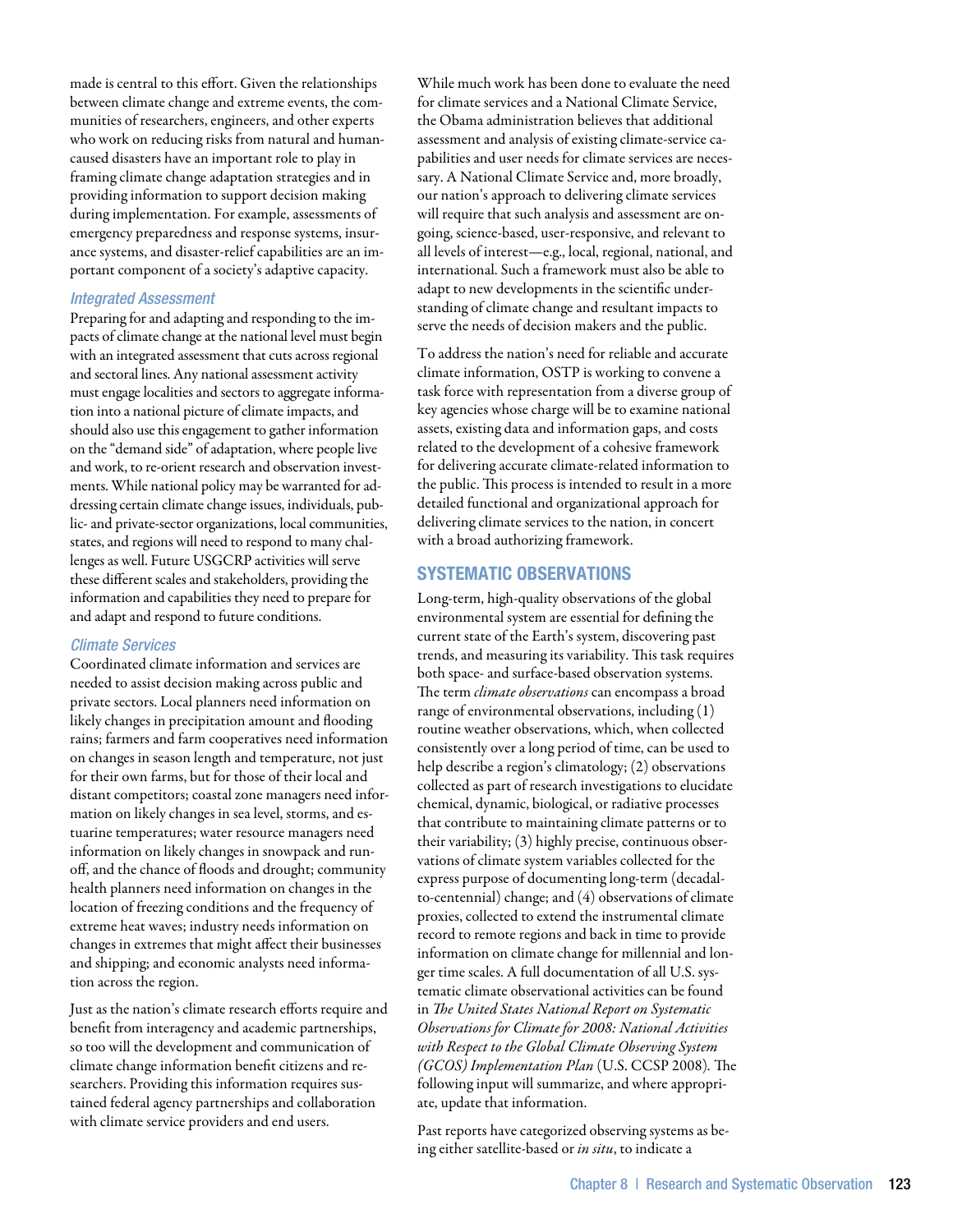ground-based system. However, the term *in situ* is somewhat misleading, as it appears to include all non-satellite measurements (i.e., remote sensing from the ground, balloons, or aircraft), which it does not. For example, atmospheric observations necessary for climate studies include both real *in situ* measurements (which directly sample the air mass surrounding the instrument) as well as nonsatellite remote-sensing measurements. Therefore, this report distinguishes observing systems as being either non-satellite or satellite in nature.

Satellite observations provide a unique perspective of the global integrated Earth system and are necessary for good global climate coverage. Non-satellite observations are required for the measurement of parameters that cannot be estimated from space platforms (e.g., biodiversity, groundwater, carbon sequestration at the root zone, and subsurface ocean parameters). Non-satellite observations also provide long time series of observations required for the detection and diagnosis of global change, such as surface temperature, precipitation and water resources, weather and other natural hazards, the emission or discharge of pollutants, and the impacts of multiple stresses on the environment due to human and natural causes.

NOAA has provided leadership in the *in situ* longterm measurement of atmospheric greenhouse gases (GHGs) for 40 years. Flask, tower. and aircraft measurements are routinely made by NOAA's Earth System Resources Laboratory, and ocean carbon inventory and exchange observations are routinely made by NOAA's Pacific Marine Environmental Laboratory. NOAA maintains the global observational networks and field programs on which society will increasingly depend for reliable information.

One critical challenge to the Earth observation field is to maintain existing observation capabilities in a variety of areas. For example, maintaining the observational record of stratospheric ozone is essential in discerning the effects of climate change on the nature and timing of ozone recovery. Other key areas include radiative energy fluxes of the Sun and Earth, atmospheric carbon dioxide  $(CO_2)$ , global surface temperature, and global sea level. Efforts to create a long-term record of global land cover, started by Landsat in the 1970s, are currently being prepared for the transition to a Landsat Data Continuity Mission (LDCM) being planned by NASA and the U.S. Geological Survey (USGS).5 The LDCM is currently planned for launch in December 2012 and is expected to have a 5-year mission life with 10-year expendable provisions.

5 See http://landsat.gsfc.nasa.gov/ and http://landsat.usgs.gov.

6 See http://www.ipo.noaa.gov/.

7 See http://www. earthobservations.org/. back to Landsat 1, launched in 1972. As of February 2009, any Landsat archive scene selected by a user will be automatically processed, at no charge. In addition, newly acquired scenes meeting a cloud cover threshold of 20 percent or below will be processed and placed online for at least three months, after which time they will remain available for selection from the archive.

The National Polar-orbiting Operational Environmental Satellite System (NPOESS)<sup>6</sup> program has undergone a major restructuring in order to put this critical program on a more sustainable pathway toward success. The satellite system is a national priority that is essential to meeting both civil and military weatherforecasting, storm-tracking, and climate-monitoring requirements. The restructured program, now known as the Joint Polar Satellite System (JPSS), will consist of platforms based on the NPOESS Preparatory Project (NPP) satellite scheduled for launch in September 2011. The JPSS is designed to monitor global environmental conditions, and collect and disseminate data related to weather, atmosphere, oceans, land, and near-space environment with a planned launch in 2015. The first JPSS satellite will host some of the sensors that were planned for the first NPOESS satellite, including the Visible Infrared Imaging Radiometer Suite, the Cross-track Infrared Sounder, the Advanced Technology Microwave Sounder, the Ozone Mapping and Profiling Suite, and the Cloud and Earth Radiant Energy System instrument.

Remotely sensed observations continue to be a cornerstone of the overall U.S. climate-observing program as coordinated by the USGCRP. The Cloud-Aerosol Lidar and Infrared Pathfinder Satellite Observation (CALIPSO) satellite mission and CloudSat radar instruments are providing an unprecedented examination of the vertical structure of aerosols and clouds over the entire Earth. These data—when combined with data from the Aqua, Aura, and Parasol satellites orbiting in formation (the "A-Train")—will enable systematic pursuit of key issues, including the effects of aerosols on clouds and precipitation, the strength of cloud feedbacks, and the characteristics of difficult-toobserve polar clouds. The increasing volume of data from remote-sensing and non-satellite observing systems presents a continuing challenge for USGCRP agencies to ensure that data management systems are able to handle the expected increases.

To meet the long-term needs for the documentation of global changes, the United States integrates observations from both research and operational systems. The United States supports the need to improve global observing systems for climate, and to exchange information on national plans and programs that contribute to the global capacity in this area.

Providing for wide access to information from the Global Earth Observation System of Systems

The USGS Landsat 35-year record of the Earth's surface is available to users at no charge. Under a transition toward the National Land Imaging Program, USGS is pursuing an aggressive schedule to provide users with electronic access to any Landsat scene held in the USGS-managed national archive of global scenes dating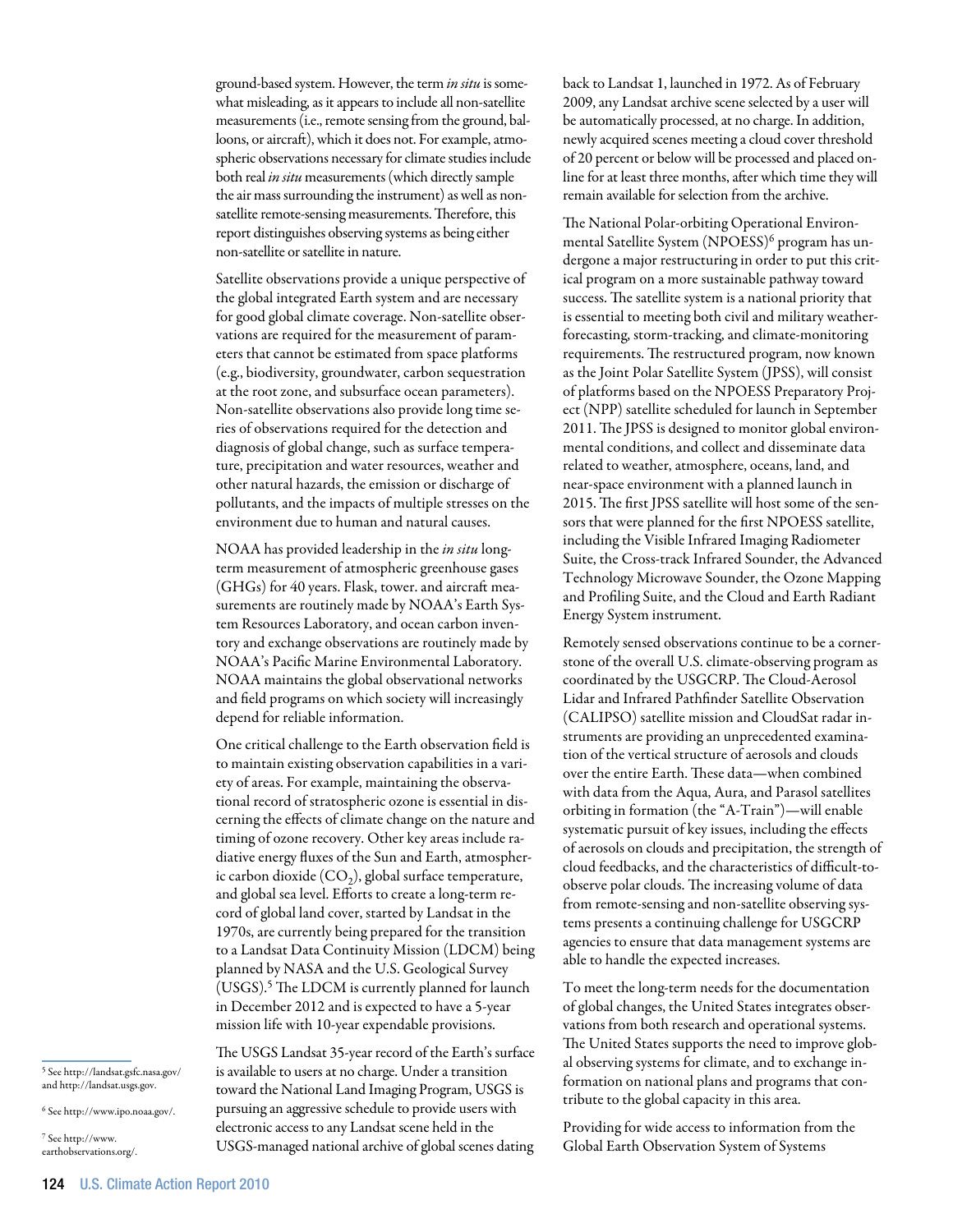(GEOSS)7 for applications that benefit society has been a focus of efforts coordinated by the intergovernmental Group on Earth Observations (GEO)8 and the U.S. Group on Earth Observations (USGEO).9 The United States continues to be a very active participant in the development of GEOSS. The purpose of GEOSS is to achieve *comprehensive, coordinated, and sustained* observations of the Earth system in order to improve monitoring of the changing state of the planet, to increase understanding of complex Earth processes, and to enhance the prediction of the impacts of environmental change, including climate change. Finally, GEOSS provides the overall conceptual and organizational framework to build toward integrated global Earth observations to meet user needs and to support decision making in an increasingly complex and environmentally stressed world. It is a "system of systems" consisting of existing and future Earth observation systems, supplementing—not supplanting the mandates and governance arrangements of those systems, such as GCOS.10 The established Earth observation systems, through which many countries cooperate as members of the United Nations (UN) Specialized Agencies and as contributors to international scientific programs, provide essential building blocks for GEOSS.<sup>11</sup>

Potential benefits of Earth observations were detailed in the U.S. Integrated Earth Observation System 10 year strategic plan that covered climate and eight other related areas—agriculture, disasters, ecology, energy, health, integration, ocean resources, water resources, and weather (IWGEO and NSTC/CENR 2005). The importance of this global collaborative effort was evident at the November 2009 GEO-VI Plenary Meeting, and a regional implementation of GEOSS, known as GEOSS in the Americas*,* continues to be an effort strongly supported by the United States.<sup>12</sup> The first significant GEOSS in the Americas project involved the shifting of the Geostationary Operational Environmental Satellites GOES-10 satellite in 2006 to a new orbit, to greatly improve environmental satellite coverage of the Western Hemisphere, especially over South America.13 By significantly enhancing satellite detection of such natural hazards as severe storms, floods, drought, landslides, and wildfires, the shift helps protect lives and property in both South America and the United States, and allows for improved prediction, response, and follow-up and expanded understanding of Earth system processes. Planning is underway to continue this South America coverage after GOES-10's service is completed, by using GOES-12. Since 2006, other collaborative activities in the region have been taken on, including the North American Drought Monitoring Program<sup>14</sup> and a coastal zone management effort discussed at a special forum in concert with the 2009 GEO-VI Plenary Meeting.

#### Documentation of U.S. Climate Observations

The United States supports a large number of remotesensing satellite platforms, as well as a broad network of Earth-based global atmospheric, ocean, and terrestrial observation systems that are essential to climate monitoring. The United States contributes to the development and operation of several global observing systems, both research and operational, that collectively provide a comprehensive measure of climate system variability and climate change processes. These systems are a baseline Earth-observing system and include NASA, NOAA, and USGS Earth-observing satellites and extensive non-satellite observational capabilities. The USGCRP also supports several ground-based measurement activities that provide the data used in studies of the various climate processes necessary for better understanding of climate change. U.S. observational and monitoring activities contribute significantly to several international observing systems, including the GCOS, principally sponsored by the World Meteorological Organization (WMO); the Global Ocean Observing System (GOOS),<sup>15</sup> sponsored by the UN Educational, Scientific, and Cultural Organization's Intergovernmental Oceanographic Commission;16 and the Global Terrestrial Observing System (GTOS), sponsored by the UN Food and Agriculture Organization.17 The latter two have climate-related elements being developed jointly with GCOS. For example, NOAA has provided leadership in the *in situ* long-term measurement of atmospheric GHGs for 40 years. Flask, tower, and aircraft measurements are routinely made by NOAA's Earth System Resources Laboratory, and ocean carbon inventory and exchange observations are routinely made by NOAA's Pacific Marine Environmental Laboratory.

U.S. priorities for advancement of the atmospheric, oceanic, and terrestrial observing components of GCOS include (1) reducing the uncertainty in the global carbon inventory (in the atmospheric, oceanic, and terrestrial domains), sea-level change, and sea surface temperature; (2) continuing support for existing non-satellite atmospheric networks in developing nations; and (3) planning for surface and upper-air GCOS reference observations consistent with the USGCRP Synthesis and Analysis Report 1.1 (Karl et al. 2006). As such, the GOOS will make incremental advances, building out to 60 percent completion in 2010, in which 50 surface drifters will be equipped with salinity sensors for satellite validation and salinity budget calculations, particularly in the polar regions; a new reference array will be added across the Atlantic basin, to measure changes in the ocean's overturning circulation—an indicator of possible abrupt climate change; a pilot U.S. coastal carbon-observing network will enter sustained service, to help quantify North American carbon sources and sinks and to measure ocean acidification caused by  $CO<sub>2</sub>$  sequestration in

8 See http://www. earthobservations.org/.

9 See http://www.usgeo.gov/.10 See http://www.gosic.org/ios/GCOSmain-page.htm.

11 See http://earthobservations.org.

12 See http://www.ssd.noaa.gov/ PS/SATS/GOES/TEN/.

13 See http://www.strategies.org/ EOPA.html.

14 See http://www.ncdc.noaa.gov/ oa/climate/monitoring/drought/ nadm/.

15 See http://www.ioc-goos.org/.

16 See http://ioc-unesco.org/.

17 See http://www.fao.org/gtos/.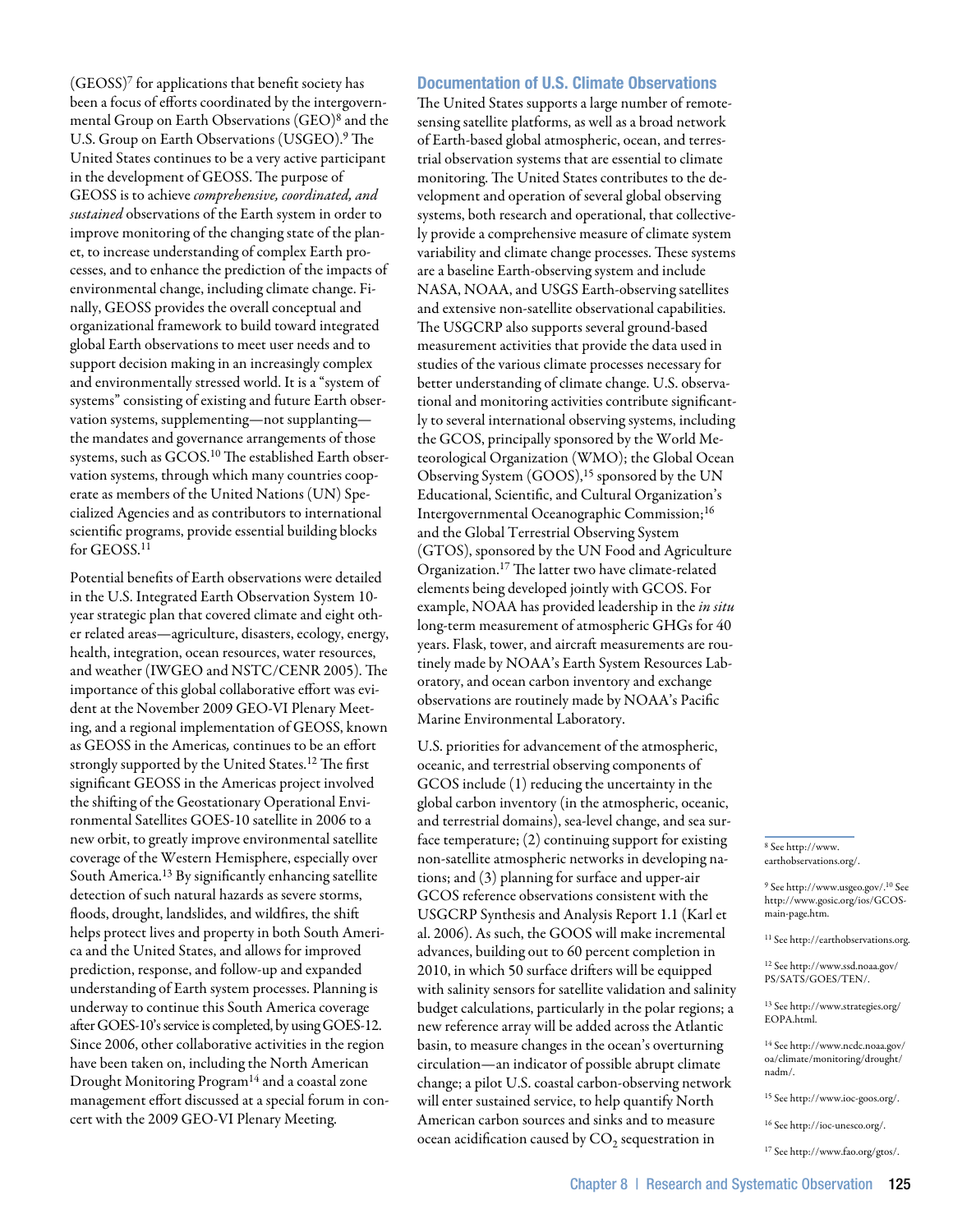the ocean; and dedicated ships will target deployments of Argo and surface drifters in undersampled regions of the world oceans. The North American Carbon Program (NACP), under the auspices of the USGCRP, aims heavily at terrestrial uncertainties that are supported by a growing set of atmospheric measurements to place constraints on flux estimates.<sup>18</sup> These observations are ongoing and involve participation from numerous agencies and institutions.

#### *Non-Satellite Atmospheric Observations*

The United States supports 75 stations in the GCOS Surface Network, 21 stations in the GCOS Upper Air Network,19 and 4 stations in the Global Atmospheric Watch (GAW).20 These stations are distributed geographically, as prescribed in the GCOS and GAW network designs. The data (metadata and observations) from these stations are shared according to GCOS and GAW protocols.

Since publishing its last report to the UN Framework Convention on Climate Change (UNFCCC), the United States has continued to field and commission a system known as the U.S. Climate Reference Network (USCRN).21 The USCRN is designed to answer the question: How has the U.S. climate changed over the past 50 years at national, regional, and local levels? Since beginning in 2002, and as of September 2008, 114 USCRN stations have been commissioned in the continental United States. In 2008, work was begun on expanding that network to include 29 additional commissioned USCRN stations in Alaska; as of September 2009, 2 new USCRN stations had been installed in Alaska. The USCRN concept is also being applied toward expanding reference surface observing on an international basis as resources allow. After a few years of planning, an effort is underway to install a USCRN station at the Russian Arctic observing station in Tiksi as part of a U.S.–Russia bilateral effort.

In addition, the Cooperative Observer Program (COOP) is the nation's largest and oldest weather network, with nearly 10,250 observations taken daily, mostly by volunteers, over the course of the past 121 years. The COOP is the primary source for monitoring U.S. climate variability, including measuring weekly to interannual time frames on national, regional, and local scales. These data are also the primary basis for assessments of century-scale climate change. The network is in stable locations of urban, suburban, and rural settings in flat, mountainous, and beach areas where people live, work and play. The COOP is designed to provide weather, water, and climate information. Due to the density of this observation network, the information collected by the COOP can clarify how the U.S. climate has changed in the past 120 years or more, on a national, regional, and local level. The USCRN installed the final station in 2008, and uses historic data from the COOP network to develop

pseudo-normals. Each year these data help to inform decisions related to Federal Disaster Declarations based on weather, insurance industry claims, water resource management, drought declarations, transportation issues, legal issues, computing model guidance to daily weather forecasts, normals and extremes, and energy consumption.

The Atmospheric Radiation Measurement (ARM) Climate Research Facility (ACRF) is a scientific user facility for obtaining continuous, long-term measurements of radiative fluxes, cloud and aerosol properties, and related atmospheric characteristics in diverse climate regimes.22 The ACRF paradigm of long-term continuous measurements is essential to the evaluation and enhancement of climate models that must simulate the evolution of atmospheric properties for long continuous periods, from decades to centuries. The ACRF expands its geographic coverage through deployments of a mobile facility and includes aerial measurements that complement the ground measurements. In 2008, the mobile facility was deployed to China to examine aerosol indirect effects. In 2009, the mobile facility began a two-year deployment to the Azores to study processes controlling the radiative properties and microphysics of marine boundary layer clouds, a high-priority science question. An International Polar Year (IPY)23 experiment was conducted using combinations of ground and aerial measurements. Data from the IPY experiment will be used as a case study by the Global Energy and Water Cycle Experiment Cloud Systems Study.24

The U.S. GCOS program's primary mission is support of non-satellite reference observational efforts, including developing the GCOS Reference Upper-Air Network (GRUAN). The GRUAN is intended to aid in enhancing the quality of upper-tropospheric and lower-stratospheric water vapor measurements at a subset of 30-40 global stations. The GRUAN began operation on January 1, 2009, and is led by the GRUAN Lead Center in Lindenberg, Germany; seven U.S. stations (including five ACRF sites, one NOAA/ National Center for Atmospheric Research site, and one site from Howard University) have been invited to be part of the initial configuration of stations. The GRUAN is a key contributing network to GCOS; contributes to the GEOSS goal of "understanding, assessing, predicting, mitigating, and adapting to climate variability and change"; and is a key element supporting the Global Space-Based Inter-Calibration System effort. Long-term surface-based reference climate sites are essential for creating a continuous and homogeneous climate data record, such as those used by the Intergovernmental Panel on Climate Change and the UNFCCC, in global climate assessments. A reference climate data record is also essential for use by leastdeveloped nations for local and regional planning related to protecting and monitoring water resources

18 See http://www.nacarbon.org/.

19 See http://www.ncdc.noaa.gov/ oa/hofn/guan/guan-intro.html.

20 See http://www.wmo.ch/web/ arep/gaw/gaw\_home.html.

21 See http://www.ncdc.noaa. gov/crn/.

22 See http://www.arm.gov/acrf/.

23 See http://www.ipy.org/.

 $^{\rm 24}$  See http://www.gewex.org/ gewex\_overview.html.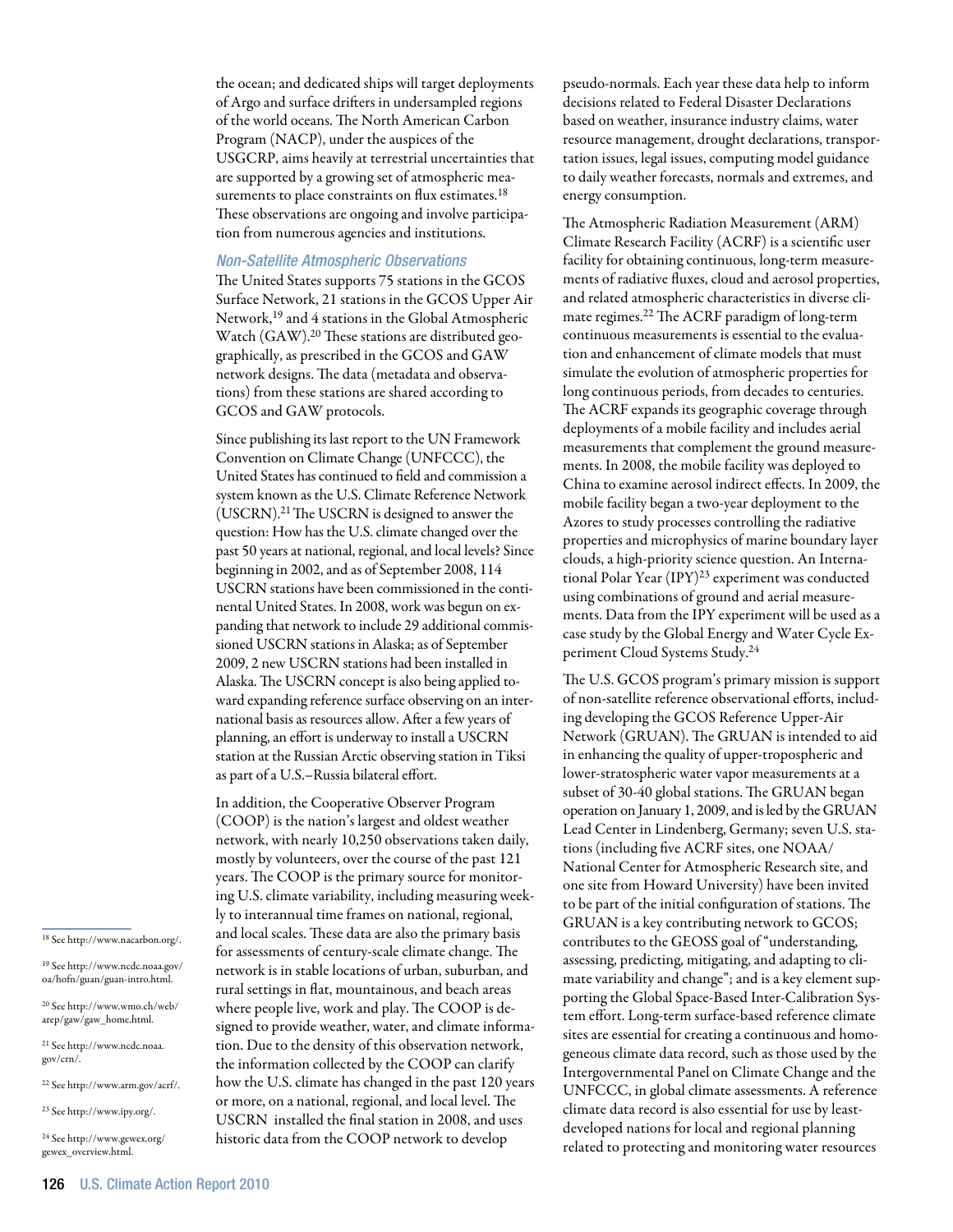(e.g., drought forecasting), for understanding the effects of climate change on human health, and for understanding, assessing, predicting, mitigating and adapting to climate variability and change. Additionally, this kind of data record is a key element in reducing uncertainties in global temperature and precipitation variances, providing reference ground-truth data to aid in the evaluation of climate model simulations and in the provision of quality data for the calibration and validation of satellite data.

While it is difficult to list all observing campaigns and systems, several others should be noted for their global climate significance. The Southern Hemisphere ADditional OZonesondes (SHADOZ)25 provides a consistent data set from balloon-borne ozonesondes for ground verification of satellite tropospheric ozone measurements at 12 sites across the tropical and subtropical regions of the Southern Hemisphere. Another key system along these lines is the AErosol RObotic NETwork (AERONET),<sup>26</sup> which is a federation of ground-based remote-sensing aerosol networks established in part by NASA and France's Centre National de la Recherche Scientifique.

AERONET provides a long-term, continuous, and readily accessible public domain database of aerosol optical properties for research and characterization of aerosols, validates satellite retrievals, and provides synergy with other databases. AERONET collaboration provides a series of globally distributed observations of spectral aerosol optical depth, inversion products, and precipitable water in diverse aerosol regimes. The collaborative effort between NASA's Advanced Global Atmospheric Gases Experiment (AGAGE)<sup>27</sup> and NOAA's Flask Monitoring Network has been instrumental in measuring the composition of the global atmosphere continuously since 1978. The AGAGE is distinguished by its capability to measure globally and at high frequency most of the important gases in the *Montreal Protocol on Substances That Deplete the Ozone Layer* and almost all of the significant non-CO<sub>2</sub> gases in the *Kyoto Protocol* to mitigate climate change. Also, both NASA and NOAA demonstrate great collaborative research efforts in this key climate monitoring activity.28

AERONET retrievals of atmospheric particulate absorption will continue to be utilized in climate-forcing studies and in the validation of current and future satellite missions, such as the Glory satellite (late 2010 launch), which will measure aerosol light absorption from space. Network expansion will continue, with focus on regions that are not adequately sampled and that are important for understanding of global climate change, such as Asia. An experimental effort is underway to investigate the possibility of measuring sunlight reflected off the moon to make aerosol measurements at night. In addition, an experimental algorithm is

under development for measurements of atmospheric  $CO<sub>2</sub>$ . In the future, light detection and ranging (LIDAR) data will be used in studies of the influence of polar stratospheric clouds on ozone formation over the South Pole, Arctic haze impacts on polar climate, and generation of climatological aerosol and cloud properties at several Micro Pulse Lidar (MPL)29 Network (MPLNET)<sup>30</sup> sites. To enhance data value, MPL instrument designs and hardware will be continually improved. In addition, several new MPLNET data products will be made available to the research community.

# *Non-Satellite Ocean Observations*

The climate requirements of GOOS are the same as those for GCOS. Also like GCOS, GOOS is based on a number of non-satellite and space-based observing components. The United States supports the Integrated Ocean Observing System's (IOOS's) surface and marine observations through a variety of components, including fixed and surface-drifting buoys, subsurface floats, and volunteer observing ships.<sup>31</sup> It also supports the Global Sea Level Observing System (GLOSS) through a network of sea level tidal gauges.32

The United States currently provides satellite coverage of the global oceans for sea-surface temperatures, surface elevation, ocean-surface vector winds, sea ice, ocean color, and other climate variables. The first element of the climate portion of GOOS, completed in September 2005, is the global drifting buoy array, which is a network of 1,250 drifting buoys measuring sea-surface temperature and other variables as they flow in the ocean currents. At present, the United States is the world leader in implementing the nonsatellite elements of GOOS for climate, and sponsors the majority of the IOOS Global Component, which is the U.S. contribution to the international GOOS program and the ocean baseline of the GEOSS. The United States sponsors nearly half of the platforms presently deployed in the global ocean (3,860 of 7,723), with 72 other countries providing the remainder. The United States has historically contributed about half of the international system, and has been a leader in fostering an international systems approach to the implementation of GOOS.

Expanding in coverage, currently 60 percent of the initial GOOS design is complete. The demand for ocean data and the products and forecasts derived from these data require international cooperation with other nations to complete deployment as soon as possible.

In 1998, an international consortium presented plans for Argo, a global array of 3,000 autonomous instruments that would revolutionize the collection of critical, climate-relevant information from the upper 2 kilometers (km) (1.2 miles [mi]) of the world's oceans.33 These instruments drift at depth, periodically 25 See http://croc.gsfc.nasa.gov/ shadoz/.

26 See http://aeronet.gsfc.nasa.gov/ data\_frame.html.

27 See http://agage.eas.gatech.edu/.

28 See http://www.strategies.org/ EOPA.html.

29 See http://www.arm.gov/ instruments/instrument. php?id=mpl.

30 See http://www.mplnet.com/.

31 See http://www.ocean.us/ what\_is\_ioos.

32 See http://www.gloss-sealevel. org/.

33 See http://www.argo.ucsd.edu/.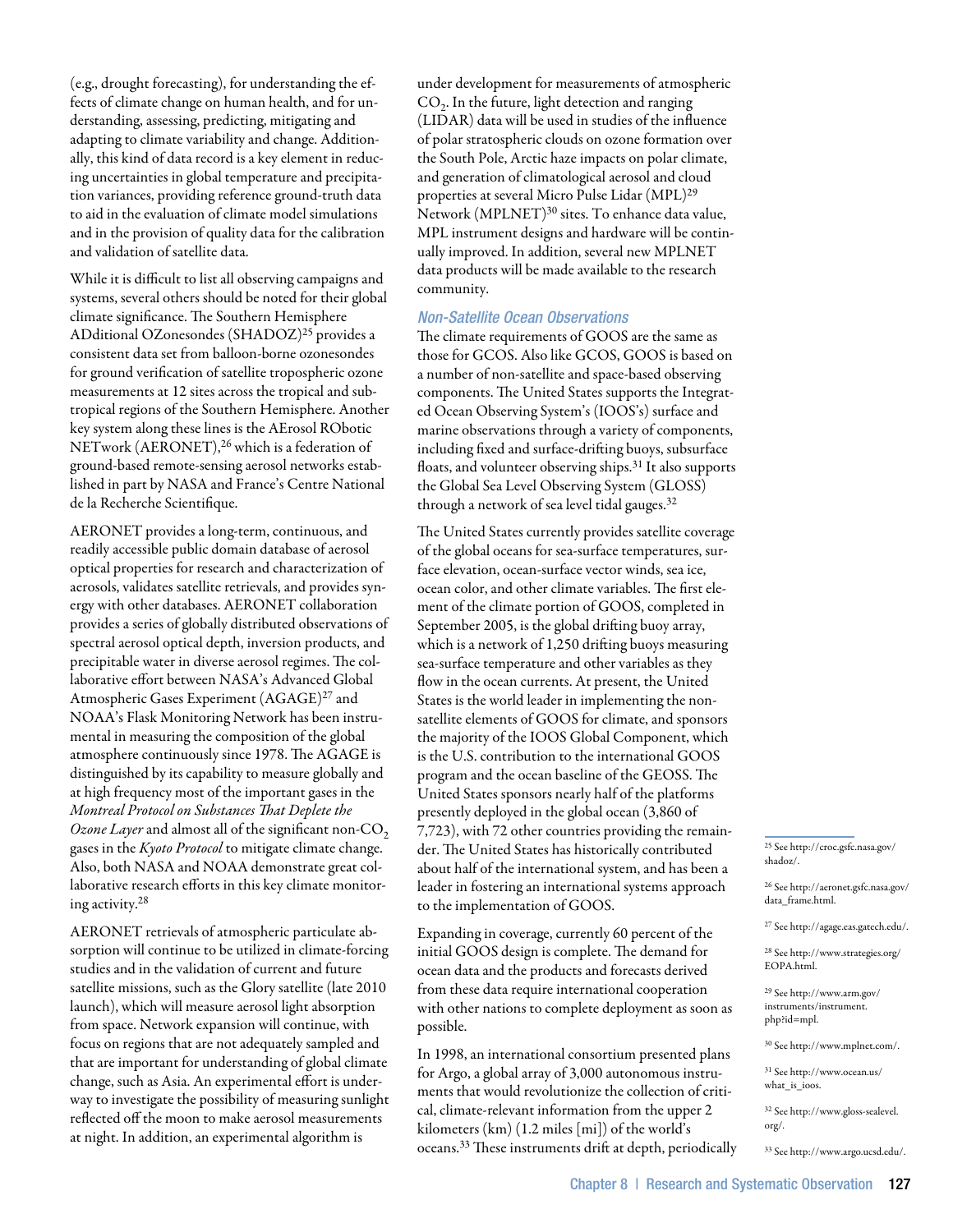rising to the sea surface, collecting data along the way, and report their observations in real time via satellite communications. The initial deployment objective of 3,000 instruments distributed homogenously throughout the world's oceans has been attained, and Argo now provides over 100,000 high-quality temperature and salinity profiles annually, along with globalscale velocity data, all without a seasonal bias. The Argo array has been deployed through the collaboration of more than 40 countries plus the European Union.

A guiding principle of Argo is that the program should benefit everyone. Thus, the data are openly and immediately available to anyone wishing to use them. Argo data coupled with global-scale satellite measurements from radar altimeters have made possible huge advances in the representation of the oceans in coupled ocean-atmosphere models for climate forecasts and the routine analysis and forecasting of the state of the subsurface ocean. Argo data are being used in an everwidening range of research applications that have led to new insights into how the ocean and atmosphere interact in extreme as well as normal conditions. Two examples are the processes in polar winters when the deep waters that fill most of the ocean basins are formed, and the transfer of heat and water to the atmosphere beneath tropical cyclones. Both conditions are crucial to global weather and climate, and could not be observed by ships.

The present generation of instruments has a design life of four years when profiling to 2-km (1.2-mi) depth every 10 days. Maintaining the array will require annual deployments of around 800 floats. Having deployed the array and built the data delivery system, the challenge is to maintain the full array for a decade in a pre-operational "sustained maintenance" phase, including ensuring the availability of the platform resources to maintain the array. This will allow Argo's design to be optimized and its value fully demonstrated. The United States has committed to maintaining half of the array, and other contributing nations are striving to continue the array's strong international nature.

Continued upgrading of the GLOSS tidal gauge network from 43 to 170 stations is planned for the period 2006–2010. Ocean carbon inventory surveys in a 10 year repeat survey cycle help determine the anthropogenic intake of carbon into the oceans. Plans for advancement of the global Tropical-Atmosphere-Ocean (TAO) network of ocean buoys include an expansion of the network into the Indian Ocean (the Pacific Ocean has a current array of 70 TAO buoys).34 From 2005 to 2007, 8 new TAO buoys were installed in the Indian Ocean in collaboration with partners from India, Indonesia, and France. Plans call for a total of 38 TAO buoys in the Indian Ocean by 2013, which will form the Research Moored Array for AfricanAsian-Australian Monsoon Analysis and Prediction (RAMA) network. RAMA is a multinationally supported element of the Indian Ocean Observing System, a combination of complementary satellite and non-satellite measurement platforms for climate research and forecasting purposes. NASA is currently investing in the development of new prototype geodetic instruments for deployment later this decade to support the creation of a next-generation geodetic network for the improvement of the terrestrial reference frame.

IOOS is the U.S. coastal observing component of the GOOS. It is envisioned as a coordinated national and international network of observations, data management, and analyses that systematically acquires and disseminates data and information on past, present, and future states of the oceans. A coordinated IOOS effort is being established by NOAA via a national IOOS Program Office. The IOOS observing subsystem employs both remote and non-satellite sensing. Remote sensing includes satellite-, aircraft- and landbased sensors, power sources, and transmitters. Nonsatellite sensing includes platforms (ships, buoys, gliders, etc.), non-satellite sensors, power sources, sampling devices, laboratory-based measurements, and transmitters.

#### *Non-Satellite Terrestrial Observations*

For terrestrial observations, GCOS and GTOS have identified permafrost thermal state and permafrost active layer as key variables for monitoring the state of the cryosphere. The United States operates a long-term "benchmark" glacier program to intensively monitor climate, glacier motion, glacier mass balance, glacier geometry, and stream runoff at a few select sites. The data collected are used to understand glacier-related hydrologic processes and improve the quantitative prediction of water resources and glacier-related hazards, and the consequences of climate change. Longterm, mass balance monitoring programs have been established at three widely spaced U.S. glacier basins that clearly sample different climate-glacier-runoff regimes.

#### SNOTEL and SCAN Networks

The SNOTEL (SNOpack TELemetry) and SCAN (Soil Climate Analysis Network) monitoring networks provide automated comprehensive snowpack, soil moisture, and related climate information designed to support natural resource assessments. SNOTEL operates more than 660 remote sites in mountain snowpack zones of the western United States.35 SCAN, which began as a pilot program, now consists of more than 120 sites.36 These networks collect and disseminate continuous, standardized soil moisture and other climate data in publicly available databases and climate reports. Uses for these data include inputs to global circulation models, verifying

36 See http://www.wcc.nrcs.usda. gov/scan/.

<sup>34</sup> See http://www.pmel.noaa.gov/ tao/proj\_over/pubs/overview. html.

<sup>35</sup> See http://www.wcc.nrcs.usda. gov/snow/.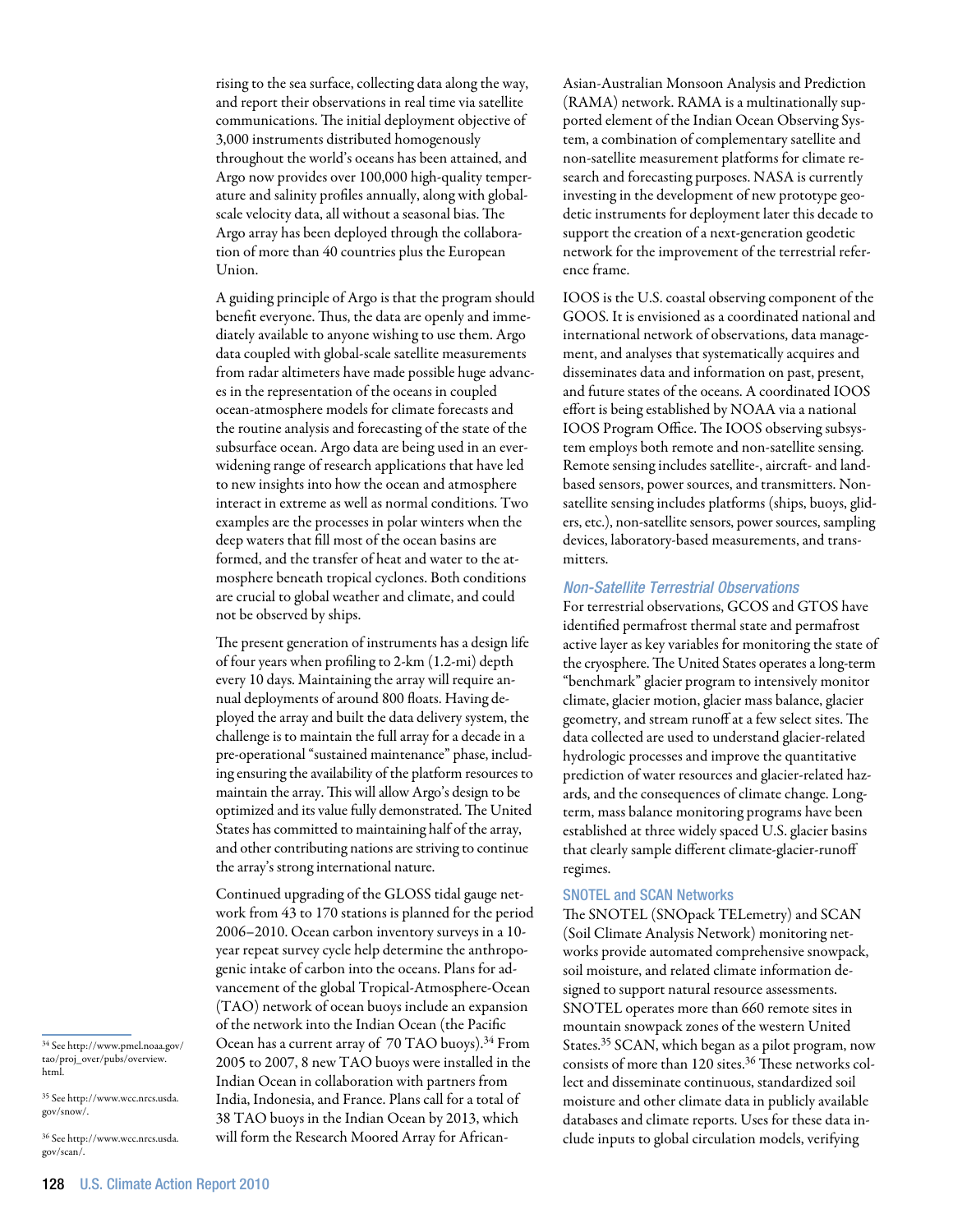and ground truthing satellite data, monitoring drought development, forecasting water supply, and predicting sustainability for cropping systems.

## AmeriFLUX Network

The AmeriFLUX network endeavors to establish an infrastructure for guiding, collecting, synthesizing, and disseminating long-term measurements of  $CO<sub>2</sub>$ , water, and energy exchange from a variety of ecosystems.<sup>37</sup> Its objectives are to collect critical new information to help define the current global CO<sub>2</sub> budget, to enable improved projections of future concentrations of atmospheric  $CO<sub>2</sub>$ , and to enhance the understanding of carbon fluxes, net ecosystem production, and carbon sequestration in the terrestrial biosphere.

#### North American Carbon Program

NACP, a major focus of the USGCRP, is a multidisciplinary research program established to obtain the scientific understanding of North America's carbon sources, sinks, and changes in carbon stocks needed to meet societal concerns and provide tools for decision makers. NACP is supported by a number of federal agencies through a variety of intramural and extramural funding mechanisms and award instruments. NACP relies upon a rich and diverse array of existing observational networks, monitoring sites, and experimental field studies in North America and its adjacent oceans. The program's goals are to develop quantitative scientific knowledge, robust observations, and models to determine: the emissions and uptake of  $CO<sub>2</sub>$ , methane (CH<sub>4</sub>), and carbon monoxide (CO); the changes in carbon stocks; and the factors regulating these processes for North America and adjacent ocean basins. NACP also aims to develop the scientific basis to implement full carbon accounting on regional and continental scales. This is the knowledge base needed to design monitoring programs for natural and managed  $CO<sub>2</sub>$  sinks and emissions of  $CH<sub>4</sub>$ ; to support long-term quantitative measurements of fluxes, sources, and sinks of atmospheric  $CO<sub>2</sub>$  and  $CH<sub>4</sub>$ ; and to develop forecasts for future trends.

#### Glacier Monitoring

The United States operates a long-term "benchmark" glacier program to intensively monitor climate, glacier motion, glacier mass balance, glacier geometry, and stream runoff at a few select sites. The data collected are used to understand glacier-related hydrologic processes and improve the quantitative prediction of water resources, glacier-related hazards, and the consequences of climate change. The approach has been to establish longterm mass balance monitoring programs at three widely spaced U.S. glacier basins to clearly sample different climate-glacier-runoff regimes—South Cascade Glacier in Washington State, and Gulkana and Wolverine Glaciers in Alaska. Mass balance data are available beginning in 1959 for the South Cascade Glacier, and beginning in 1966 for the Gulkana and Wolverine Glaciers.38

#### Land Cover Characterization Program

This program was begun in 1995 to develop land cover and other land characterization databases to address national and international requirements that were becoming increasingly sophisticated and diverse. To meet these requirements, USGS develops multi-scale land cover characteristics databases used by scientists, resource managers, planners, and educators (Global and National Land Cover Characterization), and contributes to the understanding of the patterns, characteristics, and dynamics of land cover across the United States and the globe (Urban Dynamics and Land Cover Trends). The program also conducts research to improve the utility and efficiency of large-area land cover characterization and land cover characteristics databases.

The initial goal to develop a global 1-km (0.6-mi) land cover characteristics database was achieved in 1997. Current efforts focus on revising the database utilizing input from users around the world. USGS, the University of Nebraska-Lincoln, and the European Commission's Joint Research Centre generated the initial 1-km (0.6-mi) resolution Global Land Cover Characteristics database using NOAA Advanced Very-High-Resolution Radiometer data from April 1992 through March 1993. The database was built on a continentby-continent basis using standard map projections and 1-km (0.6-mi) nominal spatial resolution; each continental database contains unique elements based on the geographic aspects of the specific continent. The continental databases are combined to make seven global data sets, each representing a different landscape based on a particular classification legend.39

## National Ecological Observatory Network

NEON is a planned continental-scale research platform for discovering and understanding the impacts of climate change, land-use change, and invasive species on ecology.40 NEON would be a national observatory, not a collection of regional observatories. It is currently in the planning and development stages.

NEON would consist of distributed sensor networks and experiments, linked by advanced cyber infrastructure to record and archive ecological data for at least 30 years. Using standardized protocols and an open data policy, NEON would gather long-term data on ecological responses of the biosphere to changes in land use and climate, and on feedbacks from the geosphere, hydrosphere, and atmosphere. NEON would be designed to serve as a U.S. terrestrial contribution to GEOSS.

## *Space-Based Observations*

Space-based, remote-sensing observations of the atmosphere–ocean–land system have evolved substantially since the early 1970s, when the first operational weather satellite systems were launched. Over the last decade, satellites have proven their observational capa-

39 See http://edcdaac.usgs.gov/ glcc/glcc.html.

40 See http://www.neoninc.org/.

<sup>37</sup> See http://public.ornl.gov/ ameriflux/.

<sup>38</sup> See http://ak.water.usgs.gov/ glaciology/.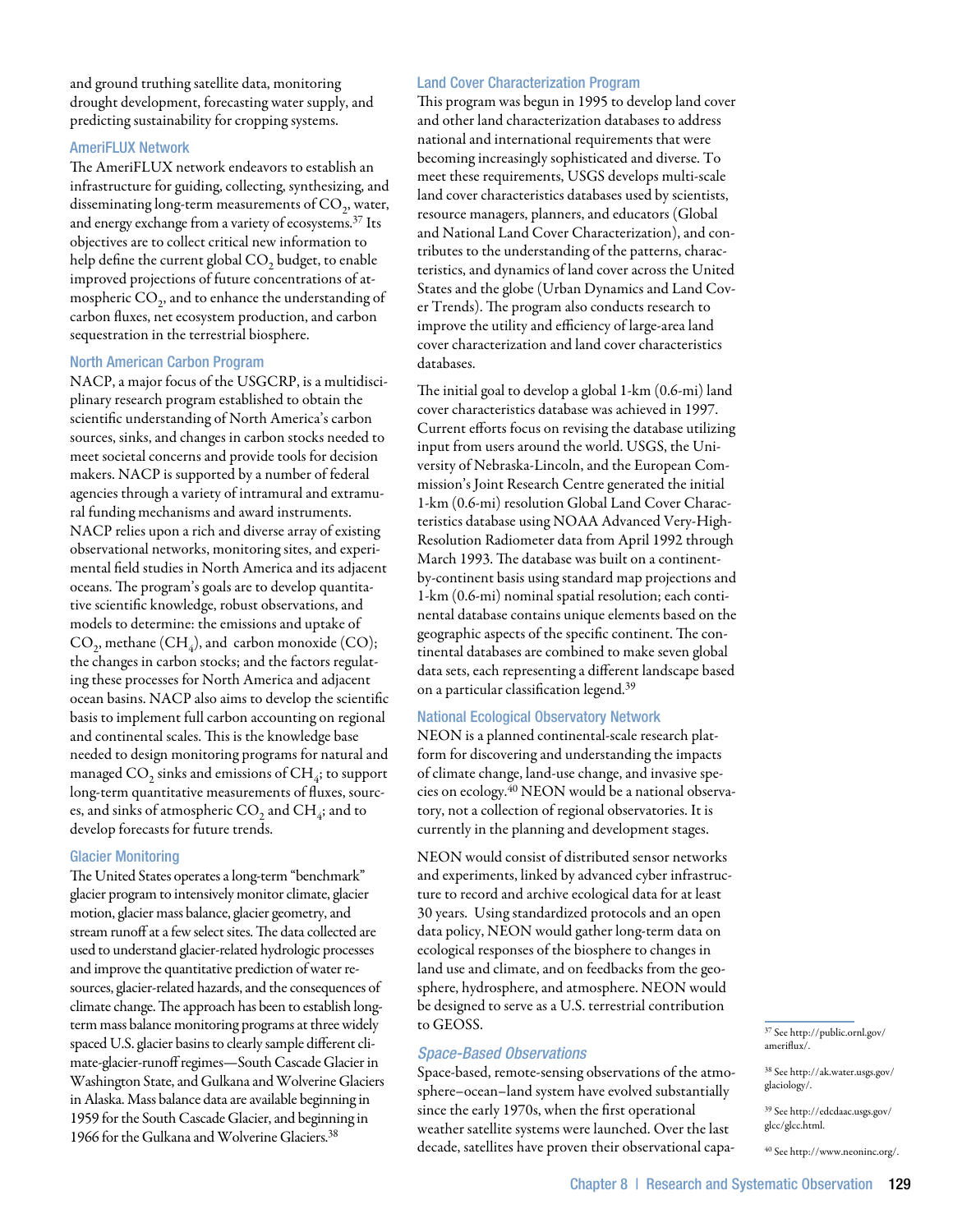bility to accurately monitor nearly all aspects of the total Earth system on a global basis. Currently, satellite systems monitor the evolution and impacts of El Niño and La Niña, weather phenomena, natural hazards, and vegetation cycles; the ozone hole; solar fluctuations; changes in snow cover, sea ice and ice sheets, ocean surface temperatures, and biological activity; coastal zones and algal blooms; deforestation and forest fires; urban development; volcanic activity; tectonic plate motions; aerosol and three-dimensional cloud distributions; water distribution; and other climaterelated information.

A number of U.S. satellite operational and research missions form the basis of a robust national remotesensing program that fully supports the requirements of GCOS (U.S. DOC/NOAA 2001). These include instruments on the GOES and Polar-orbiting Operational Environmental Satellites (POES), <sup>41</sup> the series of Earth Observing System (EOS) satellites, <sup>42</sup> the Landsats 5 and  $7,43$  and the Jason satellite<sup>44</sup> measuring seasurface height, wind speed, and waves. Additional satellite missions in support of GCOS include (1) the Active Cavity Radiometer Irradiance Monitor for measuring solar irradiance; $45$  (2) the EOS Terra, Aqua, and Aura series; (3) the Sea-viewing Wide Field-of-view Sensor (SeaWiFS) for studying ocean and productivity, as well as aerosols;  $46(4)$  the Shuttle Radar Topography Mission; $47$  and (5) the Tropical Rainfall Measuring Mission for measuring rainfall, clouds, sea-surface temperature, radiation, and lightning.48 A major upgrade to the GOES system, known as GOES-R, is under development, with a first launch scheduled for 2015.49

#### **POES**

Since 1979, the NOAA POES system has provided the nation with the longest time series of essential climate variables, including atmospheric temperature, water vapor, clouds, ozone, vegetation, and sea and land surface temperature.

 $\rm ^{41}$  See http://www.oso.noaa.gov/ poes/.

42 See http://eospso.gsfc.nasa.gov/.

43 See http://landsat.usgs.gov/.

44 See http://topex-www.jpl.nasa. gov/mission/jason-1.html.

45 See http://acrim.jpl.nasa.gov/.

46See http://oceancolor.gsfc.nasa. gov/SeaWiFS/.

47 See http://www2.jpl.nasa.gov/ srtm/.

48 See http://trmm.gsfc.nasa.gov/.

49 See http://www.goes-r.gov/.

50 See http://www.jaxa.jp/projects/ sat/gcom/index\_e.html.

51 See http://nasascience.nasa. gov/earth-science/a-train-satelliteconstellation.

#### **GOES**

Since the 1980s GOES has provided essential information on the diurnal cycle of clouds, and has been used as a key data set for the International Satellite Cloud Climatology Project. GOES has also been used to study the diurnal cycle of sea surface temperature.

#### Jason Altimeter Series

Global sea level rise is the most obvious manifestation of climate change in the ocean. It directly threatens coastal infrastructure through increased erosion, more frequent storm-surge flooding, and loss of habitat through drowned wetlands. The only feasible way to accurately determine global sea level rise is through satellite altimetry, the systematic collection of sea level observations, gathered today by the ongoing Jason series of satellite missions. These observations suggest that sea level rise is accelerating; in particular, the value of approximately 3.1 millimeters (0.12 inches) per year from altimeters over the past 15 years is almost twice the estimate of approximately 1.7 mm (0.07 in) per year from tide gauges over the past century.

The Jason series is being transitioned as a research endeavor from NASA and the Centre National d'Etudes Spatiales (the French Space Agency) to NOAA and the European Organisation for the Exploitation of Meteorological Satellites (EUMETSAT, NOAA's operational satellite counterpart in Europe) for joint implementation as a sustained operational capability. NOAA and EUMETSAT have already assumed responsibility for the ground system and operation of the Jason-2 satellite launched in June 2008. Additionally, with funding requested in the President's fiscal year (FY) 2010 budget (OMB 2009), NOAA plans to begin developing Jason-3, a joint mission with EUMETSAT. Assuming resources are made available on schedule, a joint Jason-3 could be launched in late 2013, in time to overlap at least the last 6 months of the design life of Jason-2, thus helping ensure the continuity of the climate record of global sea level.

## Ocean Surface Vector Wind Measurements

NASA's QuikSCAT (or Quick Scatterometer) scans the ocean surface to measure wind speed and direction, providing observations over the open ocean where other tools, such as buoys, ships, and reconnaissance flights, are sparse or unavailable. Over time, these data have proved useful to NOAA for marine and tropical cyclone forecasts. In November 2009, NASA announced performance degradation of the QuikSCAT satellite.

NOAA and NASA continue to pursue short-term and long-term strategies to replace these space-based scatterometry measurements. NOAA is using data from the Advanced Scatterometer (ASCAT) onboard the Meteorological Operational (MetOp) satellite operated by EUMETSAT. NOAA and NASA have signed a letter of intent to collaborate on science and obtain Oceansat-2 data from the Indian Space Research Organisation. NOAA and NASA have also had discussions with the Japanese Aerospace Exploration Agency (JAXA) about flying a U.S.-developed scatterometer instrument on a future JAXA satellite.<sup>50</sup>

#### The Afternoon Train ("A-Train")

A collaboration between NASA and the space agencies of Canada and France, the A-Train (Afternoon Train) is a key Sun-synchronous, Earth-orbiting satellite formation that studies the atmosphere.51 The A-Train constellation consists of five satellites flying in close proximity to each other. A sixth satellite, the Orbiting Carbon Observatory (OCO), was to have been added to the A-Train constellation in early 2009, but experienced a launch failure in February 2009.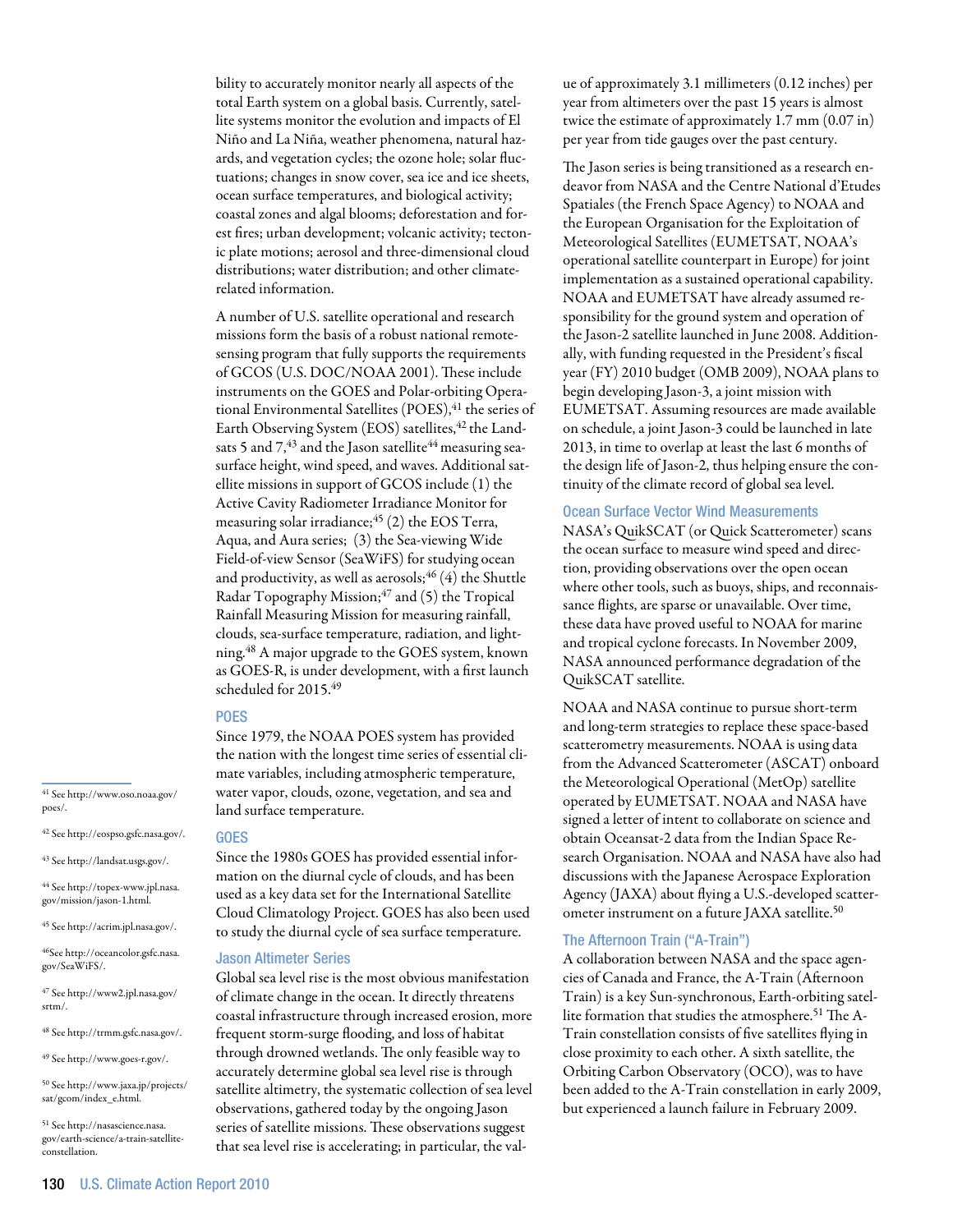The first satellite in the A-Train constellation, Aqua, was launched in 2002; the second satellite, Aura, was launched in July 2004; and the CloudSat, CALIPSO, and PARASOL satellites were launched in April 2006. The A-Train satellites cross the equator within a few minutes of one another at around 1:30 p.m. local solar time. By combining the different sets of observations from the A-Train, a better understanding of atmospheric composition, clouds, and aerosols has led and is leading to major advances in atmospheric knowledge. More details on the five A-Train components follow.

*NASA Aura*—The NASA Aura satellite was launched with four instruments to extensively monitor the composition of the atmosphere.<sup>52</sup> Two of these instruments, the Microwave Limb Sounder and High-Resolution Dynamics Limb Sounder, obtain highly resolved altitude profiles of the stratosphere and upper troposphere for understanding photochemical and dynamical processes in these altitude ranges. The Tropospheric Emission Spectrometer obtains column and partial altitude profiles for ozone and tropospheric trace gases, while the Ozone Monitoring Instrument obtains nearly daily global ozone column maps, as well as columns for other important air quality parameters. Aura observes the atmosphere to answer the following three high-priority environmental questions: (1) Is the Earth's ozone layer recovering? (2) Is air quality getting worse? and (3) How is the Earth's climate changing?

*PARASOL*—A French Centre National d'Etudes Spatiales microsatellite project,<sup>53</sup> PARASOL has improved the characterization of cloud and aerosol microphysical and radiative properties. This advance has substantially increased our understanding of the radiative impact of clouds and aerosols, which in turn has led to improving numerical modeling of these processes in general circulation models.

*CALIPSO and CloudSat*—NASA's highly complementary CALIPSO<sup>54</sup> and CloudSat<sup>55</sup> satellites provide new, three-dimensional perspectives of how clouds and aerosols form, evolve, and affect weather and climate. Both satellites fly in formation as part of the NASA A-Train constellation, providing the benefits of near simultaneity and thus the opportunity for synergistic measurements made with complementary techniques.

*NASA Aqua*—The NASA Aqua satellite is designed to acquire precise atmospheric and oceanic measurements that provide a greater understanding of these components in the Earth's climate.56 Other instruments on Aqua, such as the Moderate Resolution Imaging Spectroradiometer (MODIS) instrument, provide regional-to-global land cover, sea surface temperature, and ocean color. Data from the A-Train instruments will help answer these important questions: (1) What are the aerosol types, and how do satellite observations match global emission and transport models? (2) How do aerosols contribute to the Earth radiation budget, and to what extent are they a climate forcing? (3) How does cloud layering affect the Earth radiation budge? (4) What is the vertical distribution of cloud water/ice in cloud systems? and (5) What is the role of polar stratospheric clouds in ozone loss and denitrification of the Arctic vortex?

*AIRS*—Additional advances have been achieved by exploiting new thermal sounder measurements from the Atmospheric InfraRed Sounder (AIRS). Global retrievals from AIRS have proven valuable to understand the distribution as well as the transport mechanisms of CO,  $CH_4$ , and CO<sub>2</sub> in the middle troposphere with respective precisions of 10, 1.5, and 0.5 percent. NOAA has incorporated the lessons learned from AIRS into operational carbon products from the EUMETSAT Infrared Atmospheric Sounding Interferometer (IASI), which launched aboard the MetOp-A satellite in 2006. NOAA is planning to continue these products with the NPOESS Cross-track Infrared Sounder (CrIS). The currently scheduled IASI and CrIS missions will allow the creation of a 20-year record of satellite thermal sounder-derived carbon trace gases, along with self-consistent ozone, temperature, moisture, and cloud information.

#### Other Recent NASA Missions

Other recent NASA missions include the following:

*ICESat*—The Ice, Cloud, and Land Elevation Satellite, launched in 2003, has been measuring surface elevations of ice and land, vertical distributions of clouds and aerosols, vegetation-canopy heights, and other features with unprecedented accuracy and sensitivity.57 The primary purpose of ICESat has been to acquire time series of ice-sheet elevation changes for determining the present-day mass balance of the ice sheets, to study associations between observed ice changes and polar climate, and to improve estimates of the present and future contributions of ice melt to global sea level rise.

*SORCE*—The Solar Radiation and Climate Experiment satellite, also launched in 2003, is equipped with four instruments that measure variations in solar radiation much more accurately than previous measurements and observe some of the spectral properties of solar radiation for the first time.58

*GRACE*—The Gravity Recovery and Climate Experiment (GRACE) twin satellites celebrated their seventh anniversary in orbit in March 2009, completing a successful primary mission that has provided improved ongoing estimates of the Earth's gravity field.59 In conjunction with other data and models, GRACE has provided observations of terrestrial water storage changes, ice-mass variations, ocean-bottom pressure changes, and sea level variations.

52 See http://aura.gsfc.nasa.gov/.

53 See http://smsc.cnes.fr/ PARASOL/.

54 See http://www.nasa.gov/ mission\_pages/calipso/main/.

55 See http://cloudsat.atmos. colostate.edu/.

56 See http://aqua.nasa.gov/.

57 See http://icesat.gsfc.nasa.gov/.

58 See http://lasp.colorado.edu/ sorce/index.htm.

59 See http://www.csr.utexas.edu/ grace/.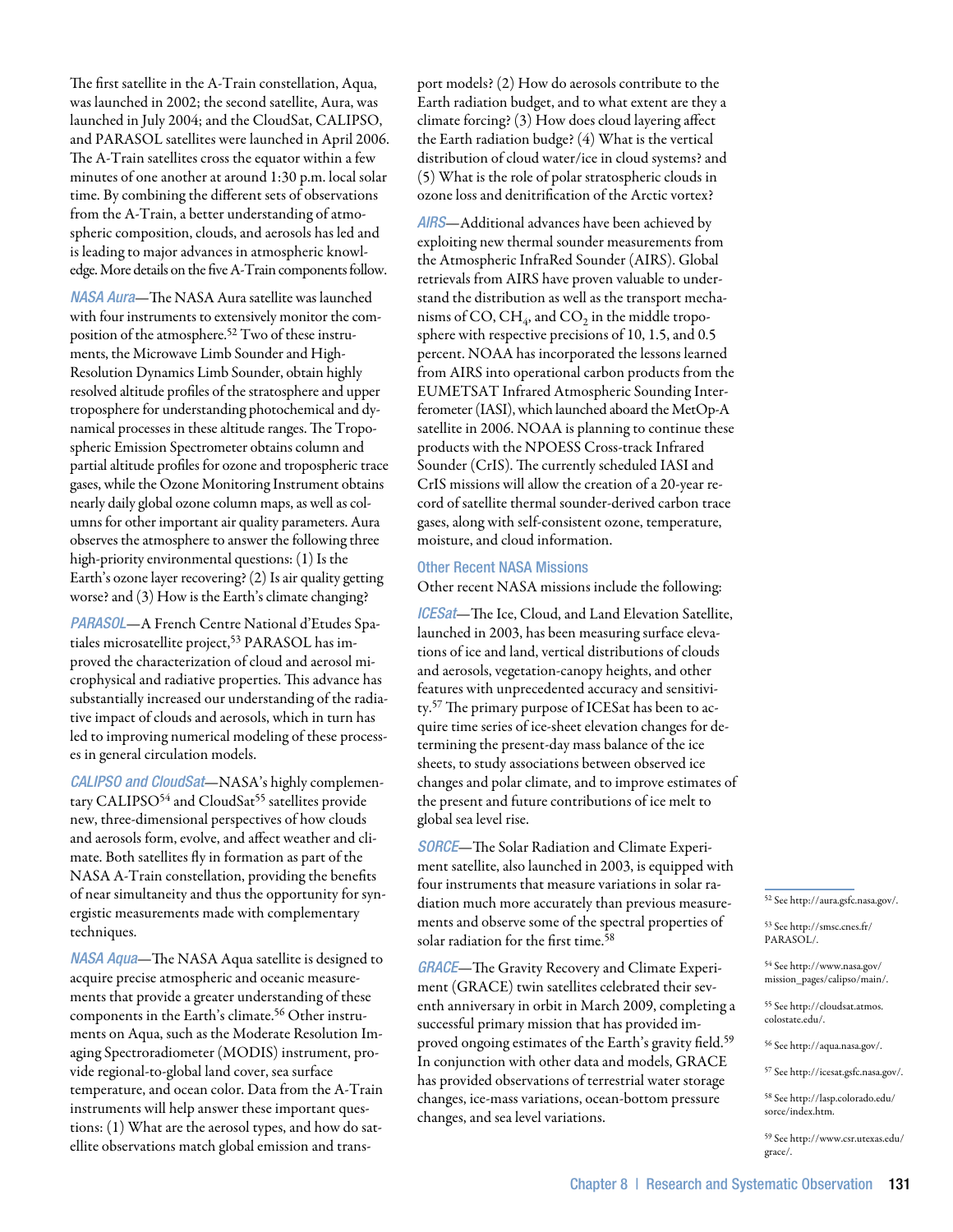## Planned Missions

NASA plans to launch the following four missions over the next several years:

*Glory*—2010 launch: Glory will measure black carbon soot and other aerosols, as well as total solar irradiance.

*Aquarius*—2010 launch: Aquarius will measure global sea surface salinity.

*NPOESS Preparatory Project*—2011 launch: This project will demonstrate advanced technology for atmospheric sounding, providing continuity of weather and climate observations following EOS-PM (Terra) and EOS-AM (Aqua). It will supply data on atmospheric and sea surface temperatures, humidity soundings, land and ocean biological productivity, and cloud and aerosol properties.

*Global Precipitation Measurement*—2013 launch: The Global Precipitation Measurement mission will study global precipitation (rain, snow, and ice).

#### Data Management

Data management is an important aspect of any systematic observing effort. U.S. agencies have unique mandates for climate-focused and -related systematic observations, and for the attendant data processing, archiving, and use of the important information from these observing systems.

## *Integrated Earth Observations*

Cooperative efforts by USGCRP and USGEO agencies are moving toward providing integrated and more easily accessible Earth observations. Currently operating USGCRP systems for data management and distribution highlighted in the 2007 *Our Changing Planet* report include NASA's Global Change Master Directory and Earth Observing System Data and Information System, and the U.S. Department of Energy's (DOE's) Carbon Dioxide Information Analysis Center (USGCRP and SGCR 2006). DOE's Carbon Dioxide Information Analysis Center (CDIAC) provides comprehensive, long-term data management support, analysis, and information services to the global climate research community and the general public. The CDIAC data collection is designed to answer questions pertinent to both the present-day carbon budget and temporal changes in carbon sources and sinks. The data sets provide quantitative estimates of anthropogenic  $CO<sub>2</sub>$  emission rates, atmospheric concentration levels, land-atmosphere fluxes, ocean-atmosphere fluxes, and oceanic concentrations and inventories. The data holdings also support the NACP. NOAA's Climate Services Portal aggregates NOAA climate data, products, and services and serves as a touchstone for inquiries, interactive public dialogue, education, climate assessment information, and user requests.

NOAA's National Climatic Data Center's (NCDC's) Climate Data Online site provides climate data from

multiple stations around the world. Plans for 2007 and 2008 included the IPY participation through a focus on polar climate observations via NCDC's World Data Center for Meteorology.<sup>60</sup> Finally, efforts are being explored to improve climate data integration in the Pacific Islands region and produce more useful, end-user-driven climate products.

## *PRICIP AND PaCIS*

The Pacific Region Integrated Climatology Information Products (PRICIP) project<sup>61</sup> is an example of a region-wide collaborative activity under the auspices of the Pacific Climate Information System (PaCIS).62 PRICIP is a regional path-finding activity with the goal of developing a national comprehensive coastal climatology program. It aims to improve our understanding of patterns and trends of storm frequency and intensity—"storminess"—within the Pacific region and develop a suite of integrated information products that can be used by emergency managers, mitigation planners, government agencies, and decision makers in key sectors, including water and natural resource management, agriculture and fisheries, transportation and communication, and recreation and tourism.

PRICIP is exploring how the climate-related processes that govern extreme storm events are expressed within and between three thematic areas: heavy rains, strong winds, and high seas*.* It involves analyses of historical records collected throughout the Pacific region, and the integration of these climatological analyses with nearreal-time observations to put the current weather into a longer-term perspective. PaCIS provides a programmatic framework to integrate ongoing and future climate observations, operational forecasting services, and climate projections, research, assessment, data management, outreach, and education to address the needs of American Flag and U.S.-Affiliated Pacific Islands.

# *Integrated Data and Environmental Applications Center*

NOAA's Integrated Data and Environmental Applications (IDEA) Center helps meet critical regional needs for ocean, climate, and ecosystem information to protect lives and property, support economic development, and enhance the resilience of Pacific Island communities in the face of changing environmental conditions.63 This region-wide data integration activity (1) integrates regional observations, research, assessment, and services, and provides a prototype for a next-generation NOAA data center; (2) strengthens the delivery of ocean, climate, and ecosystem data products and information services to the diverse Pacific Island user community; (3) supports NOAA research and service programs in the Pacific; (4) supports the emergence of regional ocean- and climate-observing systems and information services that are responsive to the needs of Pacific Island com-

63 See http://www.ideademo.org/.

<sup>60</sup> See http://www.ncdc.noaa.gov/ oa/wdc/.

<sup>61</sup> See http://www.pricip.org/.

<sup>62</sup> See http://www.ideademo.org/ pacis.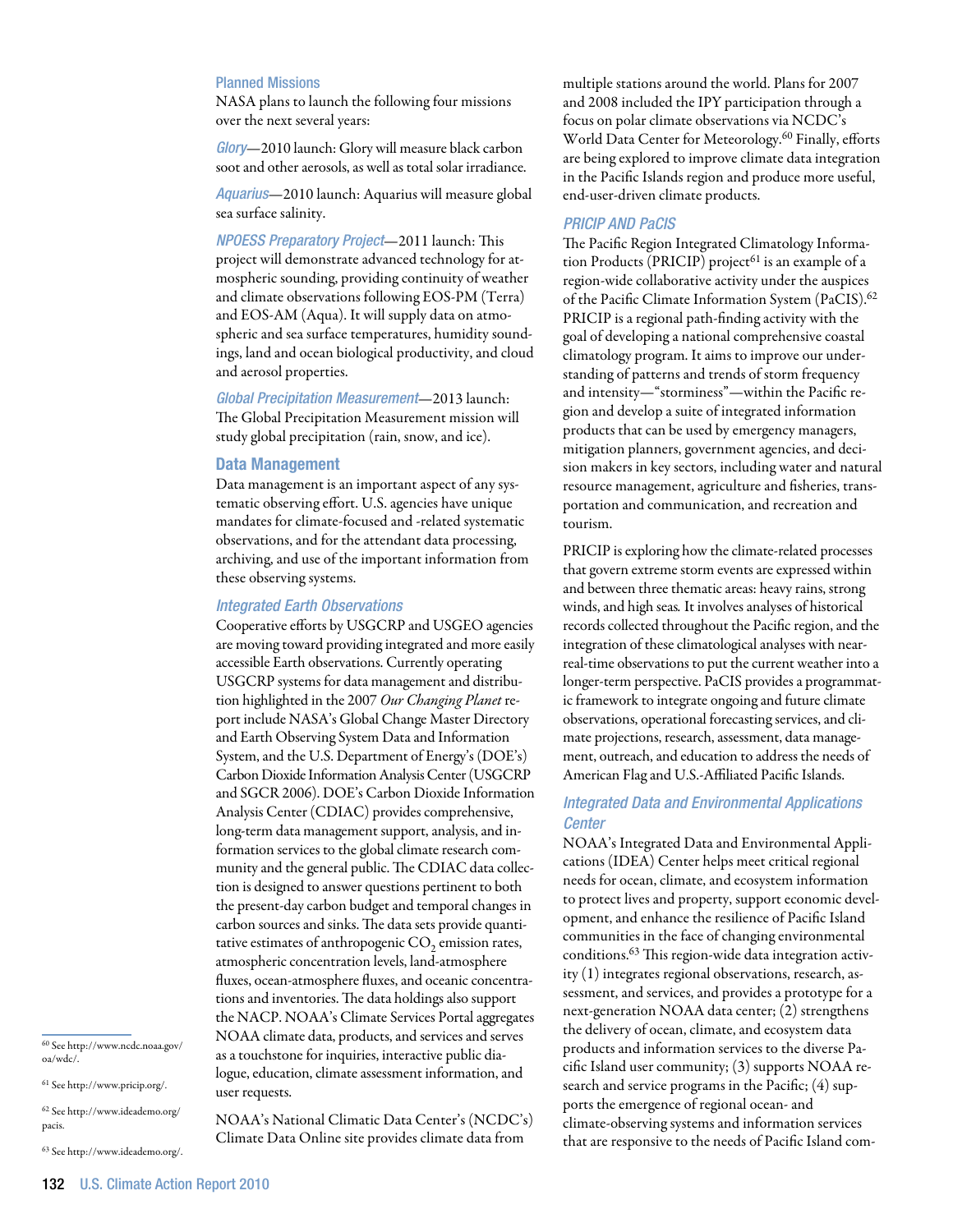munities, governments, and businesses via the evolving PaCIS program; (5) supports integrated ecosystem science and services needed for Pacific Island ocean and coastal resource management programs; and (6) continues NOAA/U.S. leadership in the emergence of a global environmental observing system (e.g., GCOS, GOOS, IOOS, and GEOSS).

## *National Integrated Drought Information System*

Droughts have far-reaching impacts on many aspects of our daily lives, from water management to health to energy consumption and conservation. To mitigate these impacts, NOAA, other federal and state agencies, partners, and countries developed the plan for the National Integrated Drought Information System (NIDIS). NIDIS is a dynamic and accessible droughtrisk information system that was created in response to extended drought conditions, especially in the western United States, over the past decade.

In 2007, the United States unveiled a new, interactive Web site called the U.S. Drought Portal (USDP) that allows the public and civic managers to monitor U.S. drought conditions, get forecasts, assess the impacts of drought on their communities, and learn about possible mitigation measures.<sup>64</sup> This Web site is useful internationally as nations work to coordinate drought preparedness, response, mitigation, and recovery activities, and it fits in well with drought-related bilateral activities the United States is engaged in with partners in Canada and Mexico.

In 2008, NOAA, along with its partners, including the U.S. Department of Agriculture (USDA), began to institute geographic information system (GIS) mapping capabilities into the USDP. In 2009, the program will work to integrate enhanced GIS capabilities into the USDP. Additionally, communities will be unveiled in the portal, serving as a location for subject matter experts to share improvements in drought monitoring, forecasting, and mitigation. These communities will also serve as a coordinating and communications mechanism for NIDIS regional pilot projects. NIDIS was featured at the 2007 GEO-IV Plenary Session as a major contribution to GEOSS.

## *State of the Climate Report*

Produced in partnership with WMO and numerous national and international partners, the annual *State of the Climate Report–Using Earth Observations to Monitor the Global Climate*, 65 consists of operational monitoring, analysis, and reporting on atmosphere, ocean, and land surface conditions from the global to local scale. By combining historical data with current observations, this report places today's climate in historical context and provides perspectives on the extent to which the climate continues to vary and change, as well as the effect that climate is having on societies and the environment.

More than 150 scientists from over 30 countries are now part of an annual process of turning raw observations collected from the global array of observing systems into information that enhances the ability of decision makers to understand the state of the Earth's climate and its variation and change during the past year, with context provided by decades to centuries of climate information. Many observational and analytical systems are unique to countries or regions of the world. Nevertheless, through this effort, the information from each system is openly shared, which is essential to transitioning data to operational use and filling critical gaps in current knowledge about the state of the global climate system. A State of the Climate Report is distributed through publication in the *Bulletin*  of the *American Meteorological Society* each year,<sup>66</sup> and is translated into other languages and distributed to all 187 WMO member nations. The report seeks to provide details on as many of the essential climate variables (ECVs) as possible, as identified in the GCOS Second Adequacy Report.<sup>67</sup> Since this report began monitoring ECVs in 2001, and in line with the recently published 2008 edition, the number of reported ECVs has more than doubled to nearly 25.

# *Earth Observing System Data and Information System*

NASA's Earth Observing System Data and Information System (EOSDIS) provides convenient mechanisms for locating and accessing products of interest either electronically or via orders for data on media. EOSDIS facilitates collaborative science by providing sets of tools and capabilities, such that investigators may provide access to special products (or research products) from their own computing facilities. EOSDIS has an operational EOS Data Gateway (EDG) that provides access to the data holdings at all the Distributed Active Archive Centers (DAACs) and participating data centers from other U.S. and international agencies. Currently, there are 14 EDGs around the world that permit users to access Earth science data archives, browse data holdings, select data products, and place data orders.

Eight NASA DAACs, representing a wide range of Earth science disciplines, comprise the data archival and distribution functions of EOSDIS. The DAACs carry out the responsibilities for processing certain data products from instrument data, archiving and distributing NASA's Earth science data, and providing a full range of user support. More than 2,100 distinct data products are archived at and distributed from the DAACs. These institutions are custodians of Earth science mission data until the data are moved to longterm archives. They ensure that data will be easily accessible to users.

NASA and NOAA have initiated a pilot project to develop a prototype system for testing candidate ap $^{64}$  See http://drought.gov.

65 See http://www.noaa. gov/features/climate/ climatemonitoring2.html.

66 See http://www.ametsoc.org/ PUBS/bams/.

67 An archive of these reports from 2000 to 2007 can be found at http://www.ncdc.noaa.gov/oa/ climate/research/state-of-climate.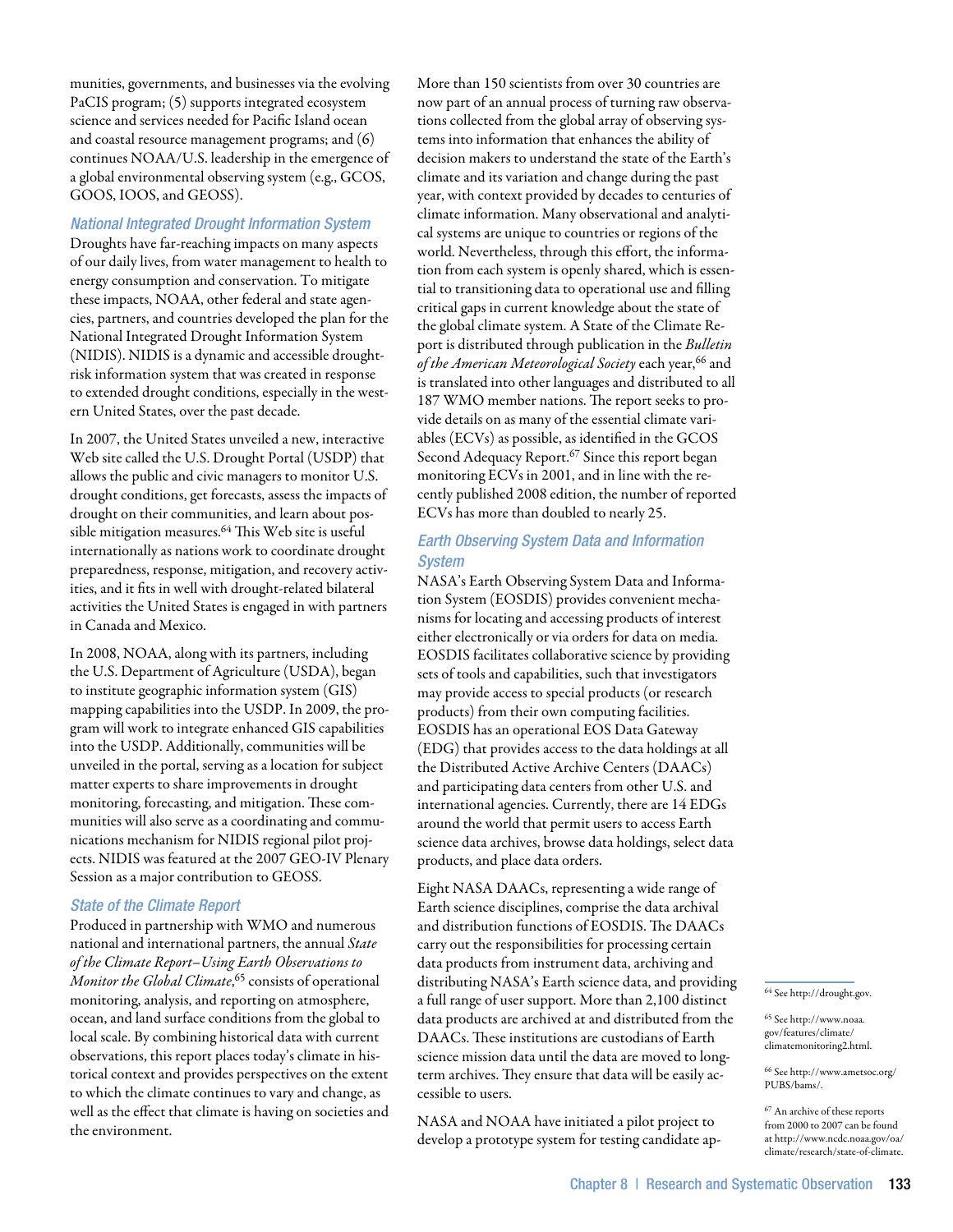proaches for moving MODIS data into long-term NOAA archives. This pilot project is part of the evolution of NOAA's Comprehensive Large Array-data Stewardship System (CLASS). Acting in concert with their users, DAACs provide reliable, robust services to those whose needs may cross traditional discipline boundaries, while continuing to support the particular needs of their respective discipline communities. The DAACs are currently serving a broad and growing user community at an increasing rate. CLASS is NOAA's online facility for the distribution of NOAA and U.S. Department of Defense (DOD) POES data, NASA mission data, NOAA GOES data, and derived data. CLASS is an electronic library of NOAA environmental data that provides capabilities for finding and obtaining such satellite data.<sup>68</sup>

## *Global Observing System Information Center*

The transition of the Global Observing System Information Center (GOSIC) from a developmental activity at the University of Delaware to an operational global data facility at NOAA's NCDC was completed on behalf of and with the concurrence of the global observing community in October 2006. GOSIC provides information; facilitates easier access to data and information produced by GCOS, GOOS, and GTOS and their partner programs; provides explanations of the various global data systems, as well as an integrated overview of the myriad global observing programs, which includes online access to their data, information, and services; and offers a search capability across international data centers, to enhance access to a worldwide set of observations and derived products.<sup>69</sup>

## Technology for Global Change

The United States has committed not only to improving the science to better understand global climate change, but also to promoting the development and deployment of technologies to reduce GHG emissions. These efforts are targeted at increasing energy end-use efficiency and supplying energy with greatly reduced GHG emissions to meet the nation's goals of reducing GHG emissions and stabilizing GHG atmospheric concentrations at a level that avoids dangerous human interference with the climate system. To address these challenges, the Obama administration and Congress are working together to spur a revolution in clean energy technologies.

#### U.S. Climate Change Technology Program

The U.S. Climate Change Technology Program (CCTP) was established administratively in 2002, and authorized by the Energy Policy Act of 2005.70 CCTP developed its August 2005 *Vision and Framework for Strategy and Planning* (CCTP 2005) and September 2006 *Strategic Plan* (CCTP 2006) to guide and prioritize the federal government's climate technology efforts.

CCTP's strategic vision has six complementary goals: (1) reducing emissions from energy end use and infrastructure, (2) reducing emissions from energy supply, (3) capturing and sequestering  $CO<sub>2</sub>$ , (4) reducing emissions of other GHGs, (5) measuring and monitoring emissions, and (6) bolstering the contributions of basic science. DOE serves as the lead agency for the CCTP effort. Twelve agencies participate in the interagency coordination efforts of CCTP. Eight of these fund activities are included in the CCTP portfolio.

In FY 2009, approximately \$5.2 billion was appropriated for CCTP activities. ARRA provided over \$25 billion in additional funding for CCTP research and development (R&D) activities across a broad portfolio of GHG mitigation options, including high-performance buildings; efficient manufacturing; advanced vehicles; clean biofuels; wind, solar, geothermal, and nuclear power; carbon capture and sequestration; advanced energy storage; a more intelligent electric grid; and techniques for reducing emissions and/or increasing uptake of  $CO<sub>2</sub>$  in agriculture and forestry. ARRA also provided \$400 million for establishing the Advanced Research and Projects Agency–Energy (AR-PA-E) within DOE to overcome the long-term and high-risk technological barriers to the development of clean energy technologies.71

#### Energy End Use and Infrastructure

Major sources of GHGs are closely tied to the use of energy in transportation, residential and commercial buildings, and industrial processes. Improving energy efficiency and reducing the intensity of GHG emissions in these sectors can significantly reduce overall GHG emissions. In addition, improving the infrastructure of the electricity transmission and distribution grid can reduce GHG emissions by making power generation more efficient and by providing expanded use and grid access of low-emission electricity from renewable energy technologies, including wind, solar, and geothermal power.

Key research activities include DOE's nationwide plan to modernize the electric grid, enhance the security of the U.S. energy infrastructure, and ensure reliable electricity delivery to meet growing demand. The R&D program is focused on technologies that reduce GHG emissions and contribute to energy independence and economic growth by improving the reliability, efficiency, flexibility, functionality, and security of the nation's electricity delivery system. The emphasis is on development of advanced transmission technologies, including more efficient cables and conductors to reduce energy loss; strengthening the reliability of the electric grid by enhancing real-time visualization tools; and developing a "smart grid" system with enhanced intelligence and connectivity.

Several U.S. agencies (DOE, Department of Transportation [DOT], DOD, Environmental Protection Agen-

68 See http://www.nsof.class.noaa. gov/saa/products/welcome.

69 See http://gosic.org.

70 See http://www. climatetechnology.gov/.

71 See http://arpa-e.energy.gov/.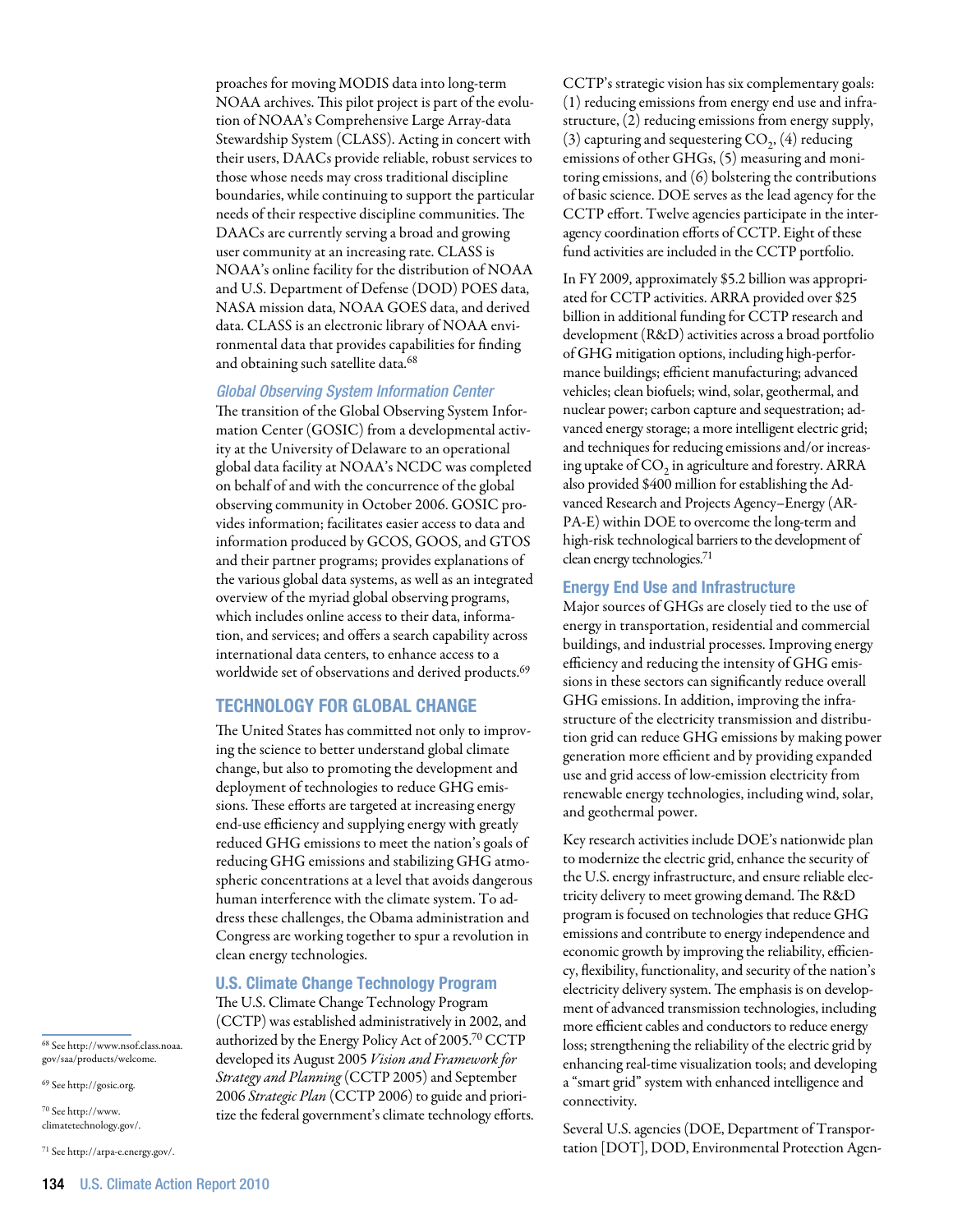cy [EPA], and NASA) are working on cost-effective automotive technologies that increase fuel efficiency and produce ultra-low pollution and GHG emissions. Under the Clean Automotive Technology Program, EPA facilitates collaboration with the automotive industry through innovative research to achieve ultralow-pollution emissions, increase fuel efficiency, and reduce GHGs. By developing cost-effective technologies, the program encourages manufacturers to produce cleaner and more fuel-efficient vehicles. The DOT Federal Transit Administration's National Fuel Cell Bus Program develops and demonstrates fuel cell transit bus technology.72 In addition, DOE's Vehicle Technologies Program supports R&D to make vehicles more efficient and capable of operating on non-petroleum fuels.73

Other DOT programs include efforts to improve travel activity, reduce vehicle miles traveled, and enhance vehicle and system operations. Aviation yields GHG emissions that have the potential to influence global climate. To identify opportunities for GHG emission reductions in the aviation sector, DOT's Federal Aviation Administration (FAA) recently launched the Aviation Climate Change Research Initiative. Currently, measuring and tracking fuel efficiency from aircraft operations provide the data for assessing the improvements in aircraft and engine technology, operational procedures, and the airspace transportation system that reduce aviation's contribution to  $CO<sub>2</sub>$ emissions. The FAA's Commercial Aviation Alternative Fuels Initiative is a government–private-sector coalition that focuses the efforts of commercial aviation to engage the emerging alternative fuels industry.74 With support from NASA, the FAA recently launched the Continuous Lower Energy Emissions and Noise Program to advance maturing engine and aircraft technologies for quick fusion into the fleet in order to achieve increases in fuel efficiency (which is directly related to  $CO<sub>2</sub>$  emissions) and reduction in nitrogen oxide emissions (which affects distributions of ozone and methane—both of which are GHGs). These strategies to improve the transportation system can reduce GHG emissions, lead to environmental benefits, reduce oil use, improve America's energy security, and benefit the economy.

Reducing energy consumption and transforming the carbon footprint of the built environment through the development of technologies that will enable costcompetitive, zero-energy buildings, and supporting the advancement of clean and efficient industrial technologies and processes are other areas of research that could yield significant emission reductions both domestically and globally. At the July 9, 2009, Group of Eight (G8) meetings in L'Aquila, Italy, the Major Economies Forum countries (G8 + China, India, South Africa, Brazil, Mexico, and Indonesia) announced a Global Partnership to drive transformational low-carbon, climate-friendly technologies. A commitment was made to dramatically increase and coordinate public-sector investments in research, development, and demonstration (RD&D) of these technologies, with a view to doubling such investments by 2015, while recognizing the importance of private investment, public-private partnerships and international cooperation, including regional innovation centers. The United States will lead on "efficiency," which includes both buildings and industrial sector efficiency. Technology Action Plans and roadmaps will be developed along with recommendations for further progress. Drawing on global best practice policies, the Global Partnership will undertake to remove barriers, establish incentives, enhance capacity building, and implement appropriate measures to aggressively accelerate deployment and transfer of key existing and new low-carbon technologies, in accordance with national circumstances.

## Energy Supply

Global and domestic energy supplies are dominated by fossil fuels that emit  $CO<sub>2</sub>$  when burned. The transition to a low-carbon energy future will require the availability of cost-competitive low- or zero-carbon energy supply technologies.

Renewable energy includes a range of different technologies that can play an important role in reducing GHG emissions. The United States currently invests considerable resources in wind, wave, tidal, hydropower, solar photovoltaics, and biomass technologies. In FY 2009, CCTP-related investments in renewable energy technologies included a combined \$800 million. For example, DOE is helping meet America's increasing energy needs by working with wind industry partners to develop clean, domestic, innovative wind energy technologies that can compete with conventional fuel sources. DOE's Wind and Hydropower Technologies Program efforts have culminated in some of industry's leading products today and have contributed to record-breaking industry growth.75 DOE's Biomass Program also conducts R&D in four key areas of technology required to produce biomass feedstocks and convert them to useful biofuels and value-added products: feedstocks, processing and conversion, integrated biorefineries, and infrastructure.76

USDA's Biomass Research and Development Initiative addresses feedstock development, biofuels and bio-based product development, and biofuel development analysis.77 All projects are implemented in accordance with a life-cycle perspective that considers both direct and indirect environmental and economic impacts. USDA's Rural Development program provides (1) loan guarantees for the development, construction, and retrofitting of commercial-scale biorefineries; (2) grants to help pay for the development and construction costs of demonstration-scale biore-

72 See http://www.nrel.gov/ hydrogen/proj\_fc\_bus\_eval.html.

73 See http://www1.eere.energy. gov/vehiclesandfuels/.

74 See http://www.caafi.org/.

75 See http://www1.eere.energy. gov/windandhydro/.

76 See http://www1.eere.energy. gov/biomass/.

77 See http://www.brdisolutions. com/default.aspx.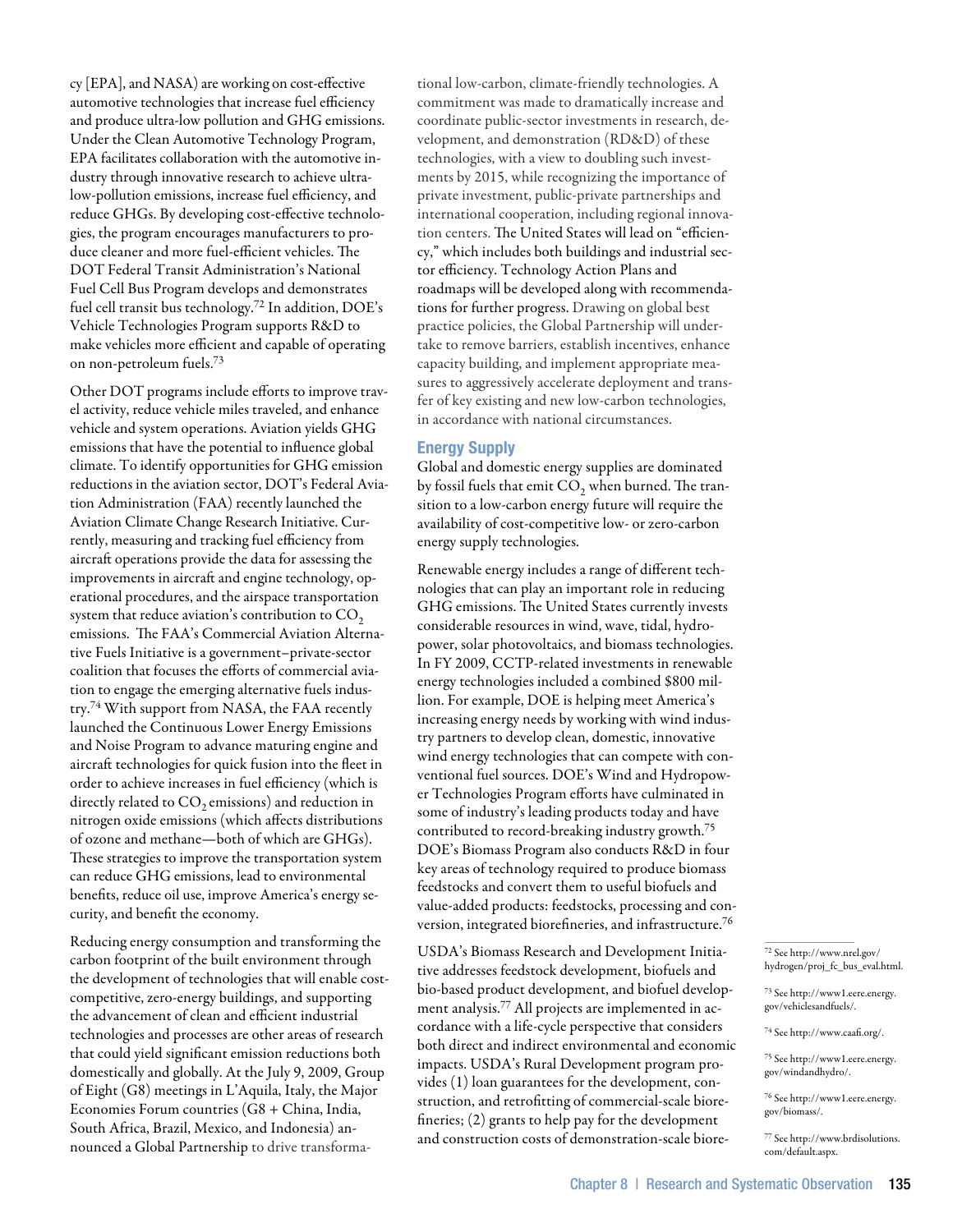fineries; (3) payments to biorefineries to replace fossil fuels used to produce heat or power with renewable biomass; and (4) loan guarantees to rural residents, agricultural producers, and rural businesses for energy efficiency and renewable energy systems, energy audits, and technical assistance for projects ranging from biofuels to wind, solar, geothermal, methane gas recovery, advanced hydro, and biomass.78

Advanced fossil -based power and fuels are areas of particular interest for the United States. With coal likely to remain one of the nation's most widely used energy resources for the foreseeable future, the United States is actively funding applied R&D of advanced coal technologies that improve efficiency and reduce the intensity of  $CO<sub>2</sub>$  emissions. These activities are conducted through such programs as the Clean Coal Power Initiative, a cost-shared partnership between the government and industry to develop and demonstrate advanced coal-based power generation technologies.<sup>79</sup>

Concerns about resource availability, energy security, air quality, and climate change suggest a larger role for nuclear power as an energy supply choice. A key mission of DOE's nuclear energy R&D program is to plan and conduct applied research in advanced reactor and fuel and waste management technologies. The aim of these efforts is to enable nuclear energy to be used as a safe, advanced, cost-effective source of reliable energy that will help address climate change by reducing GHG emissions. The Generation IV Nuclear Energy Systems program is investigating the next-generation reactor and fuel-cycle systems, which represent a significant leap in economic performance, safety, and proliferation resistance.<sup>80</sup> Fusion energy is a potential major new source of energy that, if successfully developed, could be used to produce electricity and possibly hydrogen. Fusion has features that make it an attractive option from both environmental and safety perspectives. However, the technical hurdles of fusion energy are very high, and with a commercialization objective of 2050, its impact will not be felt until the second half of the century.

# Carbon Capture and Sequestration

Carbon capture and sequestration (CCS) is a central element of CCTP's strategy, because for the foreseeable future, fossil fuels will continue to be the world's most widely used forms of energy. Global energy models suggest that with current global coal use patterns, it will not be possible to stabilize atmospheric GHG concentrations at acceptable levels. Thus, a realistic approach is to find ways to "sequester" the  $CO<sub>2</sub>$  produced when fossil fuels—especially coal—are used. The term *carbon sequestration* describes a number of technologies and methods to capture, transport, and store  $CO<sub>2</sub>$  or remove it from the atmosphere. These include capturing carbon (or  $CO<sub>2</sub>$ ), geologic storage of  $CO<sub>2</sub>$ , and terrestrial sequestration in natural environs.

Advanced techniques to capture gaseous  $\mathrm{CO}_2$  from energy and industrial facilities and store it permanently in geologic formations are under development. In 2008, the G8 nations called for advancing CCS internationally, resulting in 20 major demonstrations by 2020; the United States agreed to sponsor at least 10 of these. Central to these U.S. demonstrations is DOE's core Carbon Sequestration Program, which emphasizes technologies that capture  $CO<sub>2</sub>$  from large point sources and store the emissions in geologic formations capable of holding vast amounts of  $CO<sub>2</sub>$ . The Carbon Sequestration Program is complemented by other DOE programs that seek to significantly reduce the overall cost of integrated plants that will produce electricity and other co-products while capturing and sequestering  $\mathrm{CO}_2$ .<sup>81</sup> The focus is on  $\mathrm{CO}_2$  capture from both new and existing coal plants.

In 2003, DOE launched a nationwide network of seven Regional Carbon Sequestration Partnerships that include 43 U.S. states, four Canadian provinces, three Native American nations, and over 350 organizations.82 The partnerships' main focus is on determining the best approaches for sequestration in their regions and taking the initial steps to develop the infrastructure that will be needed for eventual largescale deployment. This includes examination of regulatory needs. Small-scale validation testing of 35 sites involving terrestrial and geologic sequestration technologies began in 2005. During 2009-2012,  $CO<sub>2</sub>$  injection will begin for nine large-scale geologic storage tests that will be carried out by the seven regional partnerships. These tests will be of sufficient scale to allow the partnerships to address the kinds of challenges that will be encountered for commercial projects.

Terrestrial sequestration—removing  $CO<sub>2</sub>$  from the atmosphere and sequestering it in trees, soils, or other organic materials—has proven to be a low-cost means for long-term carbon storage. The DOE-supported Carbon Sequestration in Terrestrial Ecosystems consortium provides research on mechanisms that can enhance terrestrial sequestration. In addition, USDA's Agricultural Research Service operates the Greenhouse Gas Reduction through Agricultural Carbon Enhancement Network (GRACEnet) at 31 locations around the country to measure and predict carbon sequestration and GHG emissions across a range of agricultural systems, land and animal management practices, soils, and climate zones.83 Elements of GRACEnet include the development and use of standardized measurement methods, process model development, data base development, and the development of guidelines for producers.

## Other Greenhouse Gases

A main component of the U.S. strategy is to reduce other GHGs, such as CH<sub>4</sub>, nitrous oxide  $(N, O)$ , sulfur hexafluoride ( $SF<sub>6</sub>$ ), and fluorocarbons.

78 See http://www.rurdev.usda. gov/.

79 See http://www.netl.doec.gov

80 See http://www.ne.doe.gov/ GenIV/neGenIV1.html.

81 See http://www.netl.doe.gov/ technologies/carbon\_seq/.

82 See http://fossil.energy.gov/ sequestration/partnerships/index. html.

83 See http://www.ars.usda. gov/research/programs/ programs.htm?np\_ code=204&docid=17271.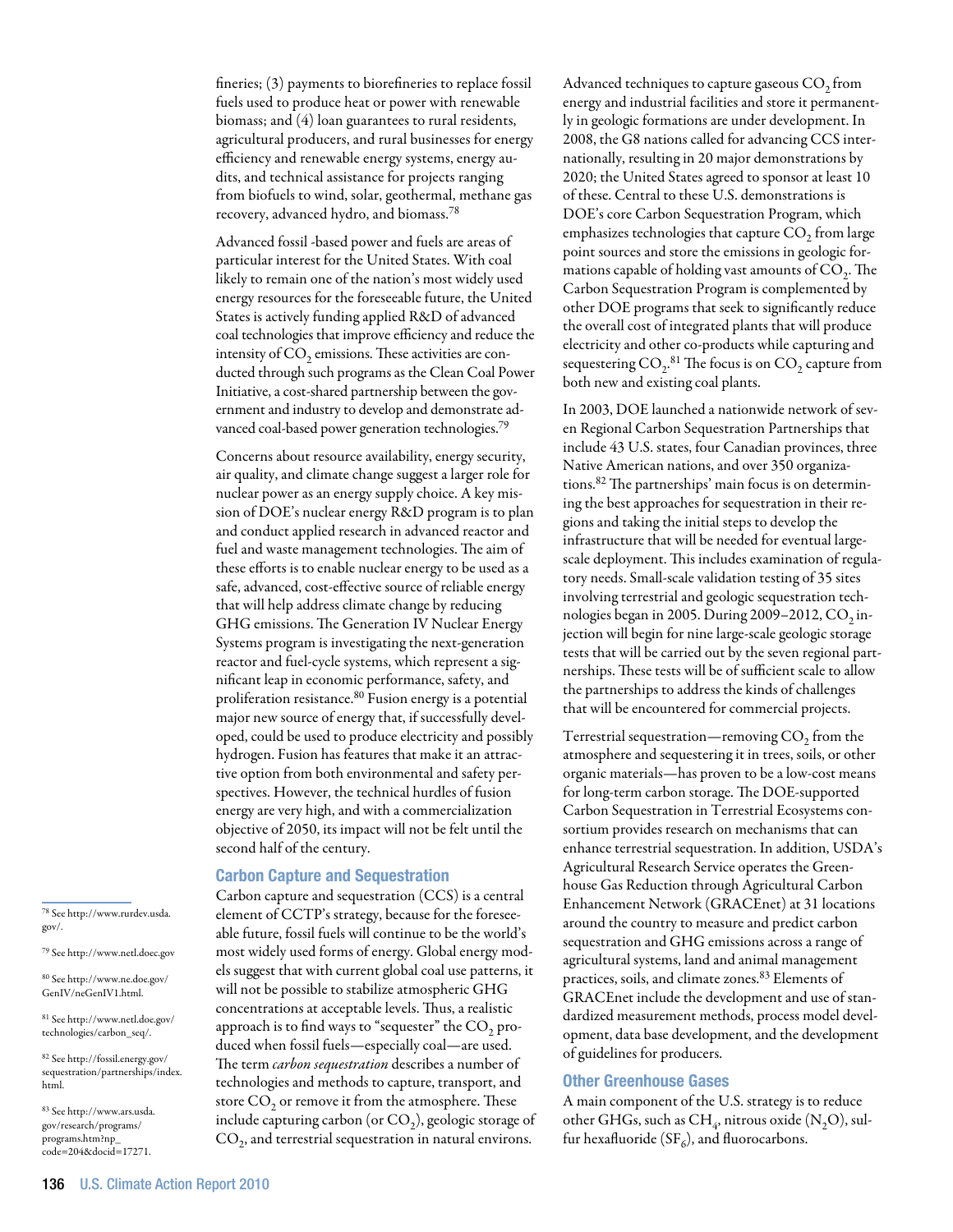Improvements in methods and technologies to detect and either collect or prevent  $CH_4$  emissions from various sources—such as landfills, coal mines, natural gas pipelines, and oil and gas exploration operations—can prevent this GHG from escaping to the atmosphere. Reducing  $CH_4$  emissions may also have a positive benefit in reducing local ozone problems, as  $\mathrm{CH}_4$  is a long-lived ozone precursor. In agriculture, improved management practices for fertilizer applications and livestock waste can reduce  $\text{CH}_4$  and  $\text{N}_2\text{O}$  emissions appreciably.

Hydrofluorocarbons (HFCs), perfluorocarbons (PFCs), and  $SF<sub>6</sub>$  are all high global warming potential (GWP) gases. HFCs and PFCs are used as substitutes for ozone-depleting chlorofluorocarbons and are used in or emitted during complex manufacturing processes. Advanced methods to reuse, recycle, and reduce the leakage of these chemicals and to use lower GWP alternatives are being explored.

Programs aimed at reducing particulate matter have led to significant advances in fuel combustion and emission control technologies to reduce U.S. black carbon aerosol emissions. Reducing emissions of black carbon, soot, and other chemical aerosols can have multiple benefits, including better air quality and public health and, in some cases, can reduce radiative forcing.

## Measuring and Monitoring

To meet future GHG emission measurement requirements, a wide array of sensors, measuring platforms, monitoring and inventorying systems, and inference methods are being developed. Many of the baseline measurement, observation, and sensing systems used to advance climate change science are being developed as part of CCSP. CCTP's efforts focus primarily on validating the performance of various climate change technologies, such as in terrestrial and geologic sequestration.

The U.S. Department of Commerce's National Institute of Standards and Technology is testing, developing, and making available to researchers a wide variety of measurement and monitoring tools and techniques to aid in the development of technologies to mitigate climate change.

## Basic Science

Basic scientific research is a fundamental element of CCTP. Tackling the dual challenges of addressing climate change and meeting growing world energy demand is likely to require discoveries and innovations that can shape the future in often unexpected ways. The CCTP framework aims to strengthen the basic research enterprise through strategic research that supports ongoing or projected research activities and exploratory research involving innovative concepts. President Obama has committed to doubling federal investment in the basic sciences.

DOE will continue to support the 46 Energy Frontier Research Centers (EFRCs) that are addressing current fundamental scientific roadblocks to clean energy and energy security.84 These centers will address the full range of energy research challenges in renewable and low-carbon energy, energy efficiency, energy storage, and cross-cutting science. The EFRCs will take advantage of new capabilities in nanotechnology, light sources that are a million times brighter than the sun, supercomputers, and other advanced instrumentation.

DOE's multidisciplinary Energy Innovation Hubs will also address basic science, technology, and economic and policy issues. The hubs will support cross-disciplinary R&D focused on the barriers to transforming energy technologies into commercially deployable materials, devices, and systems. They will advance promising areas of energy science and technology from their early stages of research to the point where the risk level will be low enough for industry to deploy them into the marketplace.

Established by DOE in 2009, ARPA-E is modeled after the Defense Advanced Research Projects Agency, which was created during the Eisenhower administration in response to the Russian Sputnik program, which launched the world's first artificial satellite. The purpose of ARPA-E is to advance high-risk energy research projects that can yield revolutionary changes in how energy is produced, distributed, and used.85 ARRA has provided \$400 million for ARPA-E.

# Multilateral Research and Collaboration

The United States believes that well-designed multilateral collaborations focused on achieving practical results can accelerate development and commercialization of new technologies. Thus, the United States has initiated or joined a number of multilateral technology collaborations in hydrogen, carbon sequestration, nuclear energy, and fusion that address many energyrelated concerns (e.g., energy security, climate change, and environmental protection). The following initiatives are examples of U.S. multinational collaboration.

## *Carbon Sequestration Leadership Forum*

The Carbon Sequestration Leadership Forum (CSLF) is a multilateral U.S. initiative that provides a framework for international collaboration on sequestration technologies.86 Established at a June 2003 ministerial meeting held in Washington, D.C., CSLF consists of 23 members, including 22 national governments representing both developed and developing countries, as well as the European Commission. The CSLF's main focus is assisting the development of technologies to separate, capture, transport, and store  $CO<sub>2</sub>$  safely over the long term; making carbon sequestration technologies broadly available internationally; and addressing broader issues relating to carbon capture and storage, such as regulation and policy. To date, CSLF has endorsed 20 international research projects, five of which involve the United States.

<sup>84</sup> See http://www.science.doe.gov/ bes/EFRC.html.

<sup>85</sup> See http://arpa-e.energy.gov/.

<sup>86</sup> See http://www.cslforum.org/.